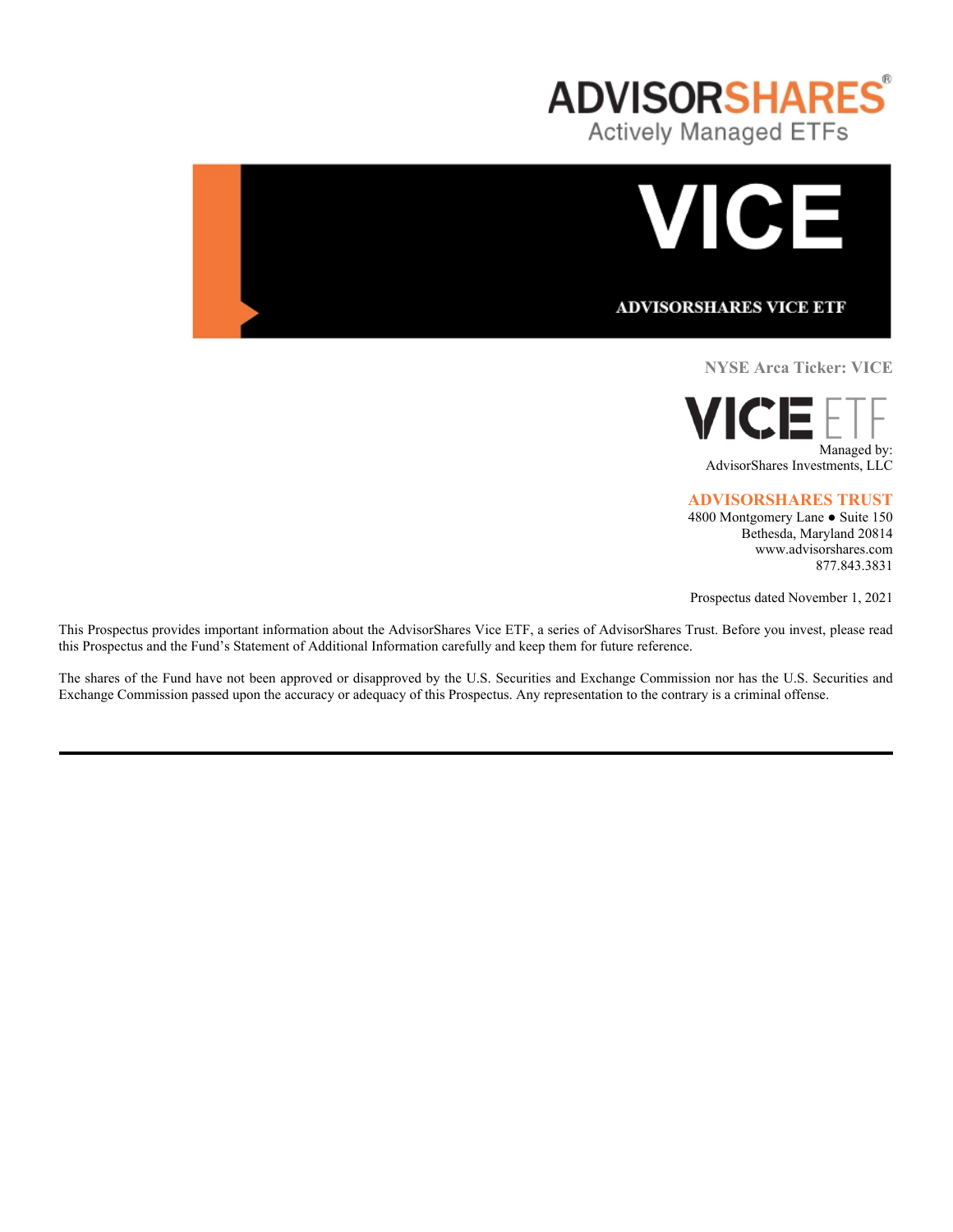| <b>FUND SUMMARY</b>                                                 |                |
|---------------------------------------------------------------------|----------------|
| <b>INVESTMENT OBJECTIVE</b>                                         |                |
| <b>FUND FEES AND EXPENSES</b>                                       |                |
| PORTFOLIO TURNOVER                                                  | 2              |
| PRINCIPAL INVESTMENT STRATEGIES                                     | 2              |
| PRINCIPAL RISKS OF INVESTING IN THE FUND                            | $\overline{2}$ |
| <b>FUND PERFORMANCE</b>                                             | 5              |
| <b>MANAGEMENT</b>                                                   | 6              |
| PURCHASE AND SALE OF FUND SHARES                                    | 6              |
| <b>TAX INFORMATION</b>                                              | 6              |
| PAYMENTS TO BROKER-DEALERS AND OTHER FINANCIAL INTERMEDIARIES       | 6              |
| MORE INFORMATION ABOUT THE TRUST AND THE FUND                       | 7              |
| MORE INFORMATION ABOUT THE FUND'S INVESTMENT OBJECTIVE              | 7              |
| MORE INFORMATION ABOUT THE FUND'S PRINCIPAL INVESTMENT STRATEGIES   | 7              |
| MORE INFORMATION ABOUT THE PRINCIPAL RISKS OF INVESTING IN THE FUND | 7              |
| OTHER INVESTMENT PRACTICES AND STRATEGIES                           | 10             |
| PORTFOLIO HOLDINGS                                                  | 11             |
| MANAGEMENT OF THE FUND                                              | 11             |
| <b>SHAREHOLDER INFORMATION</b>                                      | 12             |
| <b>DISTRIBUTION PLAN</b>                                            | 13             |
| ADDITIONAL TAX INFORMATION                                          | 13             |
| <b>FINANCIAL HIGHLIGHTS</b>                                         | 16             |
| <b>ADDITIONAL INFORMATION</b>                                       | 18             |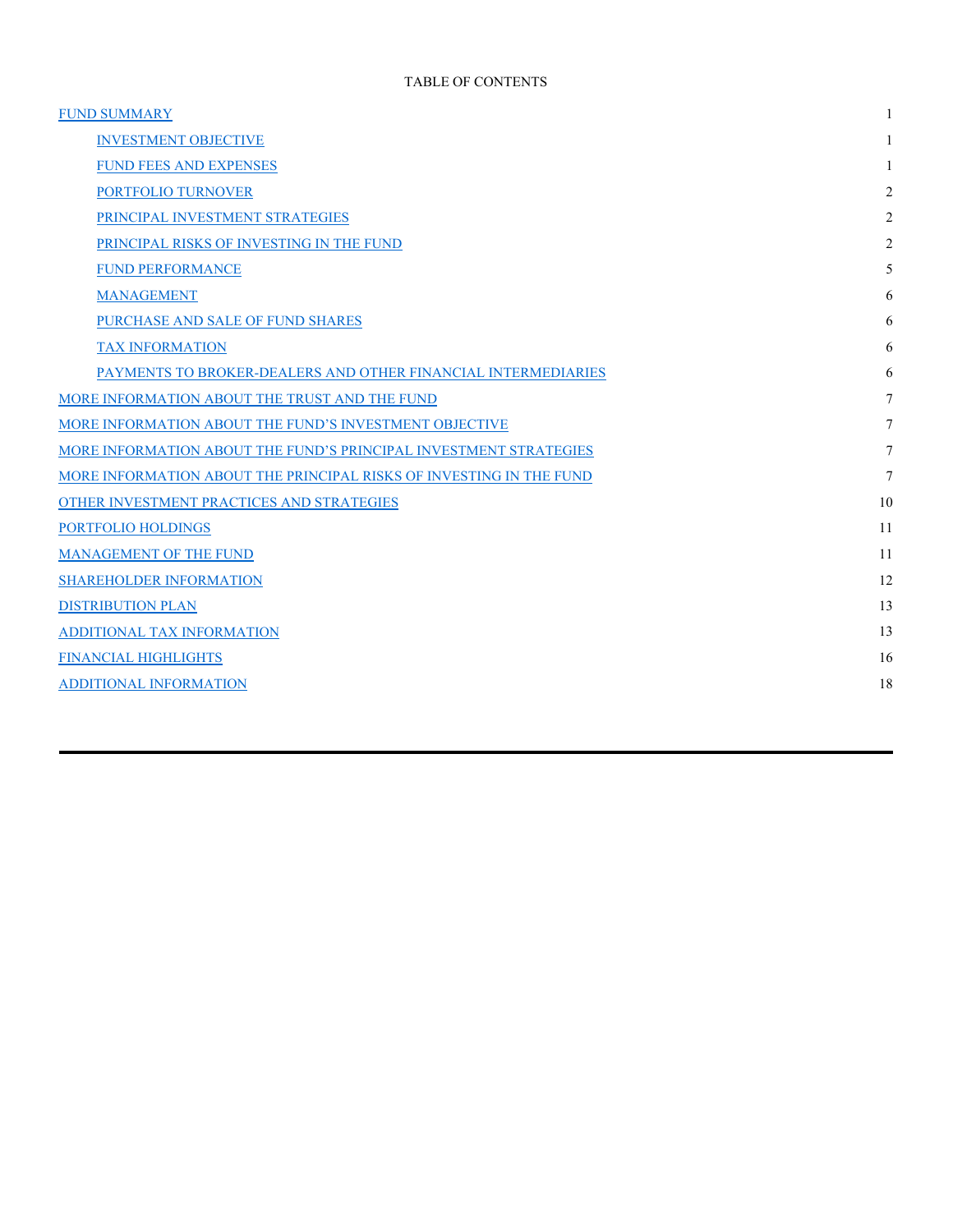### **ADVISORSHARES VICE ETF NYSE Arca Ticker: VICE**

#### **FUND SUMMARY**

#### **INVESTMENT OBJECTIVE**

The AdvisorShares Vice ETF (the "Fund") seeks long-term capital appreciation.

#### **FUND FEES AND EXPENSES**

This table describes the fees and expenses that you may pay if you buy, hold, and sell shares of the Fund. **You may pay other fees, such as brokerage commissions and other fees to financial intermediaries, which are not reflected in the table below.**

| <b>SHAREHOLDER FEES</b> (fees paid directly from your investment)                                                | None      |
|------------------------------------------------------------------------------------------------------------------|-----------|
| ANNUAL FUND OPERATING EXPENSES (expenses that you pay each year as a percentage of the value of your investment) |           |
| <b>MANAGEMENT FEES</b>                                                                                           | $0.60\%$  |
| DISTRIBUTION (12b-1) FEES                                                                                        | $0.00\%$  |
| <b>OTHER EXPENSES</b>                                                                                            | $1.11\%$  |
| <b>TOTAL ANNUAL OPERATING EXPENSES</b>                                                                           | 1.71%     |
| FEE WAIVER/EXPENSE REIMBURSEMENT*                                                                                | $-0.72\%$ |
| <b>TOTAL ANNUAL OPERATING EXPENSES AFTER FEE WAIVER/EXPENSE REIMBURSEMENT</b>                                    | $0.99\%$  |

*\* AdvisorShares Investments, LLC (the "Advisor") has contractually agreed to waive its fees and/or reimburse expenses to keep net expenses (excluding amounts payable pursuant to any plan adopted in accordance with Rule 12b-1, interest expense, taxes, brokerage commissions, acquired fund fees and expenses, other expenditures which are capitalized in accordance with generally accepted accounting principles, and extraordinary expenses) from exceeding 0.99% of the Fund's average daily net assets for at least one year from the date of this Prospectus. The expense limitation agreement may be terminated, without payment of any penalty, (i) by the Trust for any reason and at any time and (ii)*  by the Advisor, for any reason, upon ninety (90) days' prior written notice to the Trust, such termination to be effective as of the close of *business on the last day of the then-current one-year period. If it becomes unnecessary for the Advisor to waive fees or reimburse expenses, the Trust's Board of Trustees may permit the Advisor to retain the difference between the Fund's total annual operating expenses and the expense limitation currently in effect, or, if lower, the expense limitation that was in effect at the time of the waiver and/or reimbursement, to recapture all or a portion of its prior fee waivers or expense reimbursements within three years of the date they were waived or reimbursed.*

#### **EXAMPLE**

This Example is intended to help you compare the cost of investing in the shares of the Fund with the cost of investing in other funds. This Example does not take into account brokerage commissions and other fees to financial intermediaries that you may pay when purchasing or selling shares of the Fund. If these fees were included, your costs would be higher.

The Example assumes that you invest \$10,000 in the Fund for the time periods indicated and then sell all of your shares at the end of those periods. The Example also assumes that your investment has a 5% return each year and that the Fund's operating expenses remain the same. Although your actual costs may be higher or lower, based on these assumptions your costs would be:

|                               | YEAR  | VE<br>EARS | YEARS | <b>YEARS</b><br>. 0 |
|-------------------------------|-------|------------|-------|---------------------|
| <b>AdvisorShares Vice ETF</b> | \$101 | \$468      | \$861 | \$1,959             |
|                               |       |            |       |                     |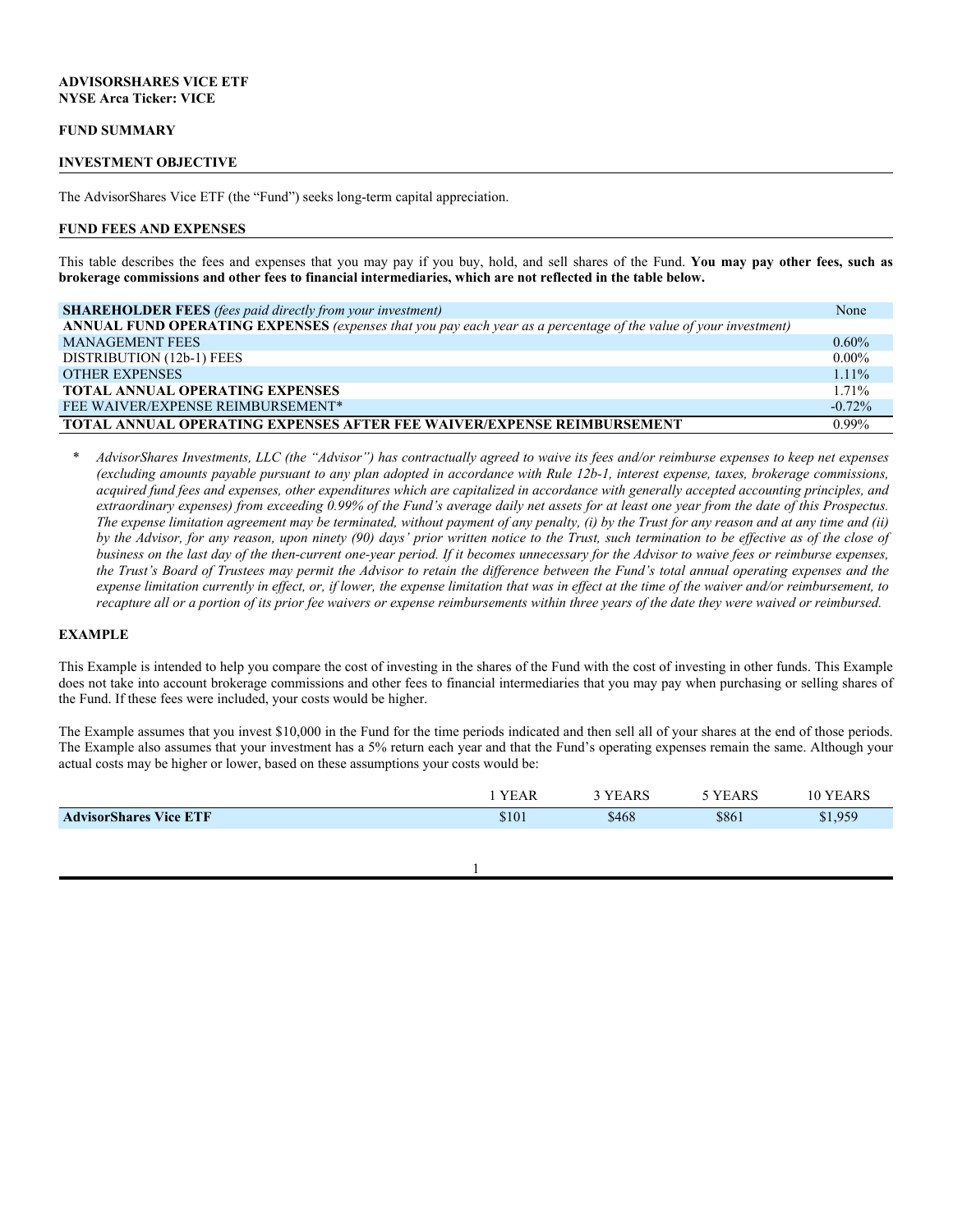# **PORTFOLIO TURNOVER**

The Fund pays transaction costs, such as commissions, when it buys and sells securities (or "turns over" its portfolio). A higher portfolio turnover rate may indicate higher transaction costs and may result in higher taxes when Fund shares are held in a taxable account. These costs, which are not reflected in Total Annual Operating Expenses or in the Example, affect the Fund's performance. This rate excludes the value of portfolio securities received or delivered as a result of in-kind creations or redemptions of the Fund's shares. During the most recent fiscal year, the Fund's portfolio turnover rate was 125% of the average value of its portfolio.

### **PRINCIPAL INVESTMENT STRATEGIES**

The Fund is an actively managed exchange-traded fund ("ETF") that seeks to achieve its investment objective by investing, under normal circumstances, at least 80% of its net assets (plus any borrowings for investment purposes) in securities of (i) companies that derive at least 50% of their net revenue from tobacco and alcoholic beverages, (ii) companies that derive at least 50% of their net revenue from the food and beverage industry, and (iii) companies that derive at least 50% of their net revenue from gaming activities. The term "gaming activities" includes casinos and casino hotels, sports betting (including internet gambling and racetracks), and lottery services as well as gaming services, gaming technology and gaming equipment (including video games and esports).

The Fund invests primarily in U.S. exchange listed equity securities, including common and preferred stock and American Depositary Receipts ("ADRs"). ADRs are securities traded on a local stock exchange that represent interests in securities issued by a foreign publicly listed company. The investment strategy typically identifies a wide variety of large- and mid-capitalization stocks, as well as numerous small- and micro-cap stocks.

The Fund concentrates at least 25% of its investments in the Food, Beverage & Tobacco Industry Group within the Consumer Staples Sector. As of June 30, 2021, a significant portion of the Fund's portfolio was comprised of companies in the Agricultural Products Sub-Industry within the Consumer Staples Sector, although this may change from time to time. In addition to its investment in securities of companies that derive a significant portion of their assets or revenue from tobacco and alcoholic beverages, the food and beverage industry, and gaming activities, the Fund also will seek to invest in equity securities of companies that, in the opinion of the Advisor, engage in other vice-related business activities.

The Advisor may use a variety of methods for security selection and will seek to focus on firms that are fundamentally sound and have shown consistency in their financial results and earnings quality. As the Fund primarily focuses on certain industries, the Advisor intends to select companies with strong operating histories and dominant positions in their respective markets. The Advisor will utilize numerous outside analyst ratings and stock selection rating tools. In addition, the Advisor may invest the Fund's assets in lesser-known companies that the Advisor believes have a unique opportunity for growth. At times, the Advisor may aim to buy certain out-of-favor stocks believed to be at prices below their intrinsic value, as measured by the Advisor or outside analysts. The Fund may sell a security when the Advisor believes that the security is overvalued or better investment opportunities are available, or to limit position size within the Fund's portfolio. The Fund's strategy may frequently involve buying and selling securities, which may lead to relatively high portfolio turnover.

### **PRINCIPAL RISKS OF INVESTING IN THE FUND**

The Fund is subject to a number of risks, described below, that may affect the value of its shares, including the possible loss of money. As with any fund, there is no guarantee that the Fund will achieve its investment objective.

**American Depositary Receipt Risk.** ADRs have the same currency and economic risks as the underlying non-U.S. shares they represent. They are affected by the risks associated with non-U.S. securities, such as changes in political or economic conditions of other countries, changes in the exchange rates of, or exchange control regulations associated with, foreign currencies, and differing accounting, auditing, financial reporting, and legal standards and practices. In addition, investments in ADRs may be less liquid than the underlying securities in their primary trading market.

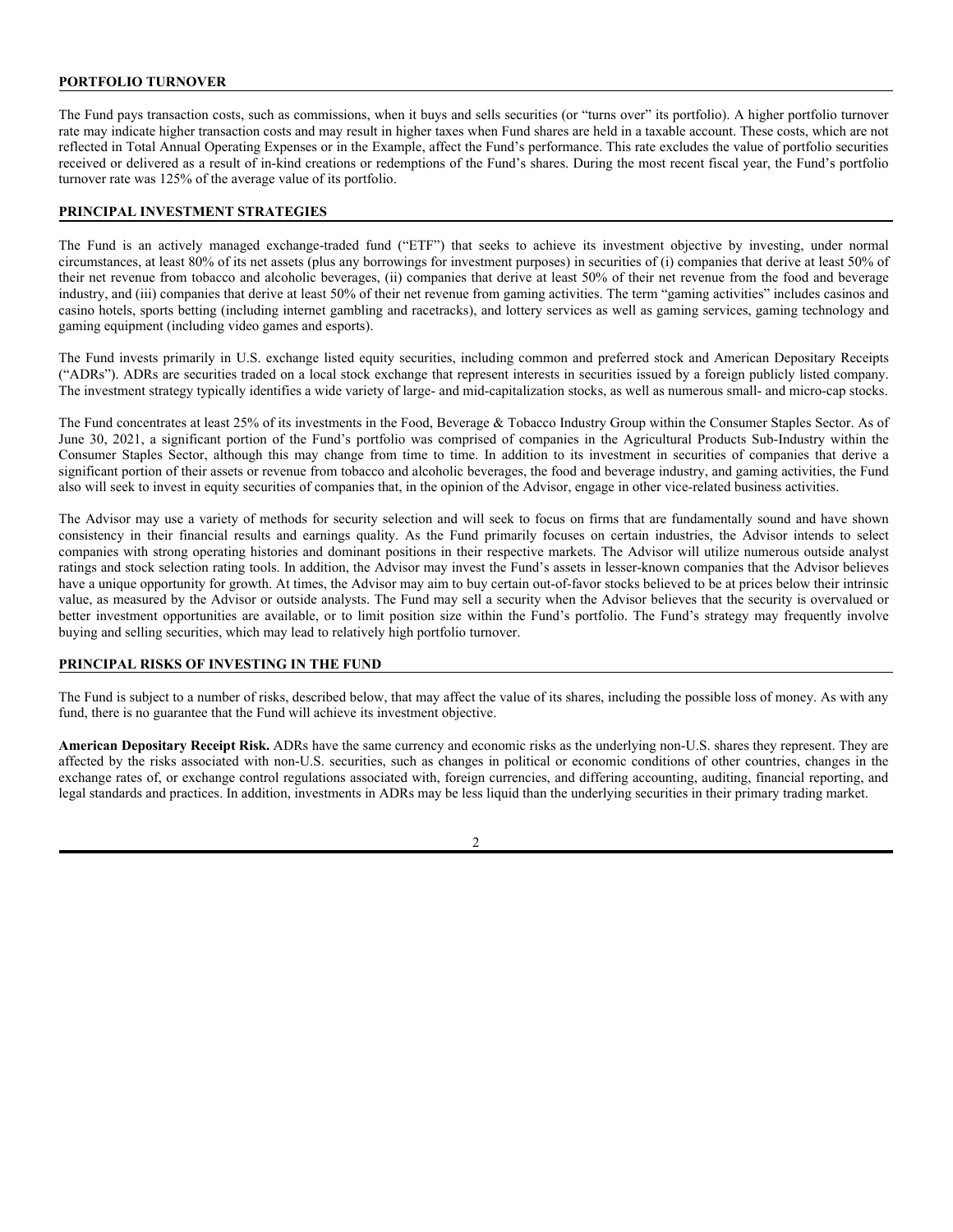**Consumer Staples Sector Risk:** Consumer staples companies are subject to government regulation affecting their products which may negatively impact such companies' performance. Also, the success of food, beverage, household and personal product companies may be strongly affected by consumer interest, marketing campaigns and other factors affecting supply and demand, including performance of the overall domestic and global economy, interest rates, competition and consumer confidence and spending.

**Agriculture Products Sub-Industry Risk:** Economic forces, including forces affecting agricultural markets, as well as government policies and regulations affecting agriculture companies, could adversely impact the Fund's investments. Agricultural and livestock production and trade flows are significantly affected by government policies and regulations. In addition, companies in the agriculture products sub-industry must comply with a broad range of environmental laws and regulations. Additional or more stringent environmental laws and regulations may be enacted in the future and such changes could have a material adverse effect on the business of such companies. In addition, agriculture companies may be significantly affected by adverse weather, pollution and/or disease which could limit or halt production.

**Food, Beverage & Tobacco Industry Group Risk:** Companies in the Food, Beverage & Tobacco Industry are very competitive and subject to a number of risks. Demographic and product trends, changing consumer preferences, nutritional and health-related concerns, competitive pricing, marketing campaigns, environmental factors, adverse changes in general economic conditions, government regulation, food inspection and processing control, consumer boycotts, risks of product tampering, product liability claims, and the availability and expense of liability insurance can affect the demand for, and success of, such companies' products in the marketplace. Such companies also face risks associated with changing market prices as a result of, among other things, changes in government support and trading policies and agricultural conditions influencing the growth and harvest seasons. Tobacco companies in particular may be adversely affected by the adoption of proposed legislation and/or by litigation.

**Equity Risk.** The prices of equity securities rise and fall daily. These price movements may result from factors affecting individual issuers, industries or the stock market as a whole. In addition, equity markets tend to move in cycles which may cause stock prices to fall over short or extended periods of time.

**ETF Market Risk.** In stressed market conditions, the market for certain ETF shares may become less liquid in response to deteriorating liquidity in the markets for the ETF's underlying portfolio holdings. This adverse effect on liquidity for the ETF's shares in turn can lead to differences between the market price of the ETF's shares and the underlying value of those shares. In addition, there are a limited number of institutions that act as authorized participants. If these institutions exit the business or are, for any reason, unable to process creation and/or redemption orders with respect to the Fund, or purchase and sell securities in connection with creation and/or redemption orders, as applicable, and no other authorized participant steps forward to create or redeem, or purchase or sell securities, as applicable, Fund shares may trade at a premium or discount to their net asset value ("NAV") and possibly face operational issues such as trading halts and/or delisting. The absence of an active market in the Fund's shares could lead to a heightened risk of differences between the market price of the Fund's shares and the underlying value of those shares.

Gaming Company Risk. The Fund will be sensitive to, and its performance may depend to a greater extent on, the overall condition of the gaming industry. Companies in the gaming industry include those engaged in casino operations, racetrack operations, sports and horse race betting operations, online gaming operations and/or the provision of related equipment and technologies. Companies in the gaming industry face intense competition, both domestically and internationally. Companies in the gaming industry are also highly regulated, and state and federal legislative changes and licensing issues (as well as the laws of other countries) can significantly impact their ability to operate in certain jurisdictions, the activities in which such companies are allowed to engage and the profitability of companies in the industry. As a result, the securities of gaming companies owned by the Fund may react similarly to, and move in unison with, one another. Furthermore, certain jurisdictions may impose additional restrictions on securities issued by gaming companies organized or operated in such jurisdictions that may be held by the Fund. The gaming industry may also be negatively affected by changes in economic conditions, consumer tastes and discretionary income levels, intense competition, technological developments that may cause these companies to become obsolete quickly, financial resources, markets or personnel. Certain companies in the gaming industry are highly leveraged and have recently experienced financial difficulty. In addition, the gaming industry is characterized by the use of various forms of intellectual property, which are dependent upon patented technologies, trademarked brands and proprietary information. Companies operating in the gaming industry are subject to the risk of significant litigation regarding intellectual property rights, which may adversely affect and financially harm companies in which the Fund may invest.

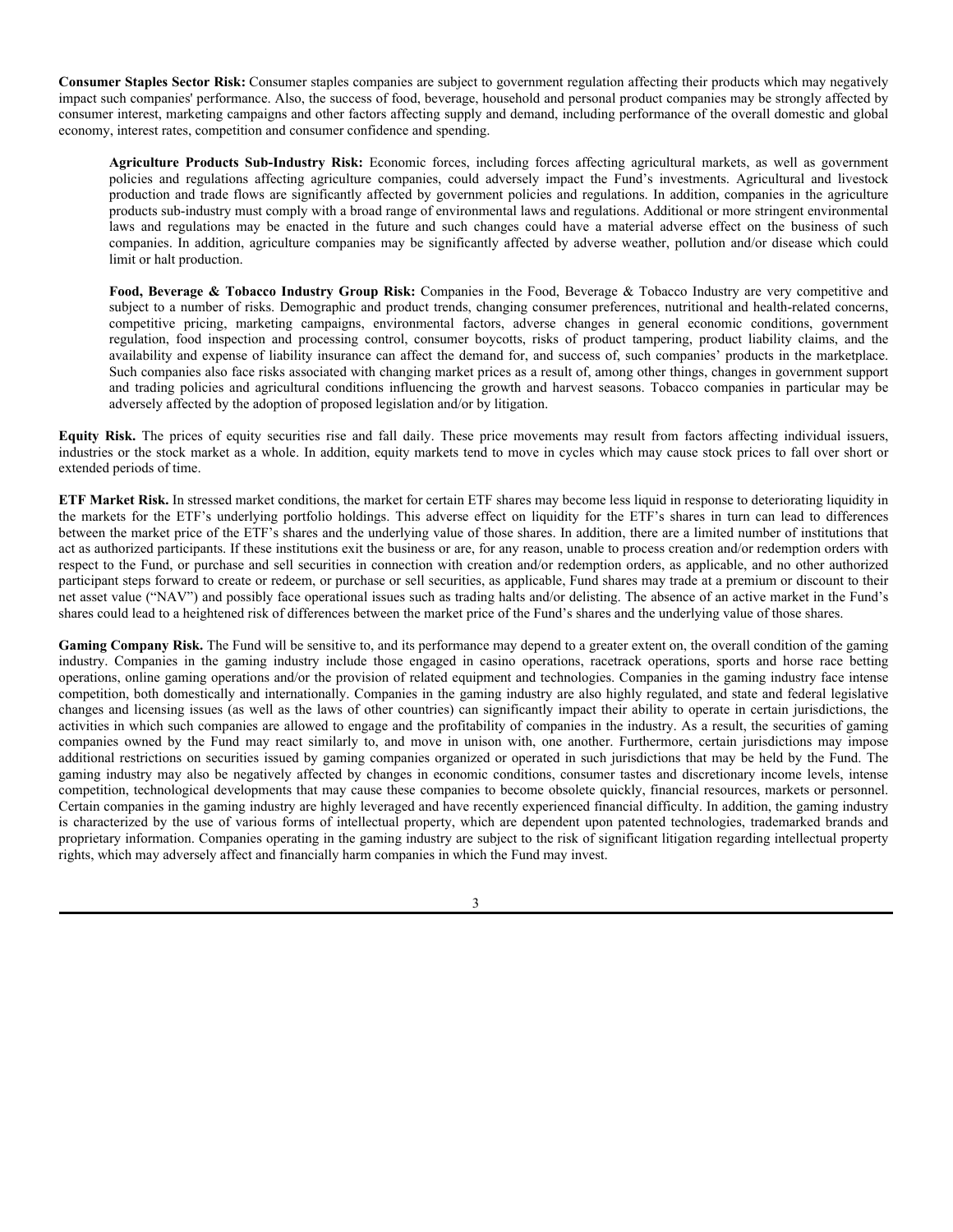**Growth Investing Risk.** Growth stocks can be volatile for several reasons. Since those companies usually invest a high portion of earnings in their businesses, they may lack the dividends of value stocks that can cushion stock prices in a falling market. The prices of growth stocks are based largely on projections of the issuer's future earnings and revenues. If a company's earnings or revenues fall short of expectations, its stock price may fall dramatically.

**Large-Capitalization Risk.** Large-cap securities tend to go in and out of favor based on market and economic conditions. During a period when the demand for large-cap securities is less than for other types of investments — small-cap securities, for instance — the Fund's performance could be reduced.

**Management Risk.** The Advisor continuously evaluates the Fund's holdings, purchases and sales with a view to achieving the Fund's investment objective. However, achievement of the stated investment objective cannot be guaranteed. The Advisor's judgment about the markets, the economy, or companies may not anticipate actual market movements, economic conditions or company performance, and these factors may affect the return on your investment.

**Market Risk.** Due to market conditions, the value of the Fund's investments may fluctuate significantly from day to day. Price fluctuations may be temporary or may last for extended periods. This volatility may cause the value of your investment in the Fund to decrease. Local, regional, or global events such as war, acts of terrorism, the spread of infectious illness or other public health issues, recessions, or other events could have a significant impact on the market generally and on specific securities. The market value of a security may also decline because of factors that affect a particular industry or industries, such as labor shortages or increased production costs and competitive conditions within an industry. Because of its link to the markets, an investment in the Fund may be more suitable for long-term investors who can bear the risk of short-term principal fluctuations, which at times may be significant.

**Mid-Capitalization Risk.** Mid-cap companies may be more volatile and more likely than large-cap companies to have limited product lines, markets, or financial resources, and to depend on a few key employees. Returns on investments in stocks of mid-cap companies could trail the returns on investments in stocks of large-cap companies or the equity market as a whole.

**Portfolio Turnover Risk.** The Fund may experience relatively high portfolio turnover, which may result in increased transaction costs and Fund performance that is lower than expected.

**Small-Capitalization Risk.** Security prices of small-cap companies may be more volatile than those of larger companies and, therefore, the Fund's share price may be more volatile than those of funds that invest a larger percentage of their assets in securities issued by larger-cap companies. These risks are even greater for micro-cap companies.

**Trading Risk.** Shares of the Fund may trade above or below their NAV. The trading price of the Fund's shares may deviate significantly from their NAV during periods of market volatility and, in such instances, you may pay significantly more or receive significantly less than the underlying value of the Fund's shares. There can be no assurance that an active trading market for the Fund's shares will develop or be maintained. In addition, trading in shares of the Fund may be halted because of market conditions or for reasons that, in the view of the NYSE Arca, Inc. (the "Exchange"), make trading in shares inadvisable.

**Value Investing Risk.** Because the Fund may utilize a value style of investing, the Fund could suffer losses or produce poor results relative to other funds, even in a rising market, if the Advisor's assessment of a company's value or prospects for exceeding earnings expectations or market conditions is incorrect.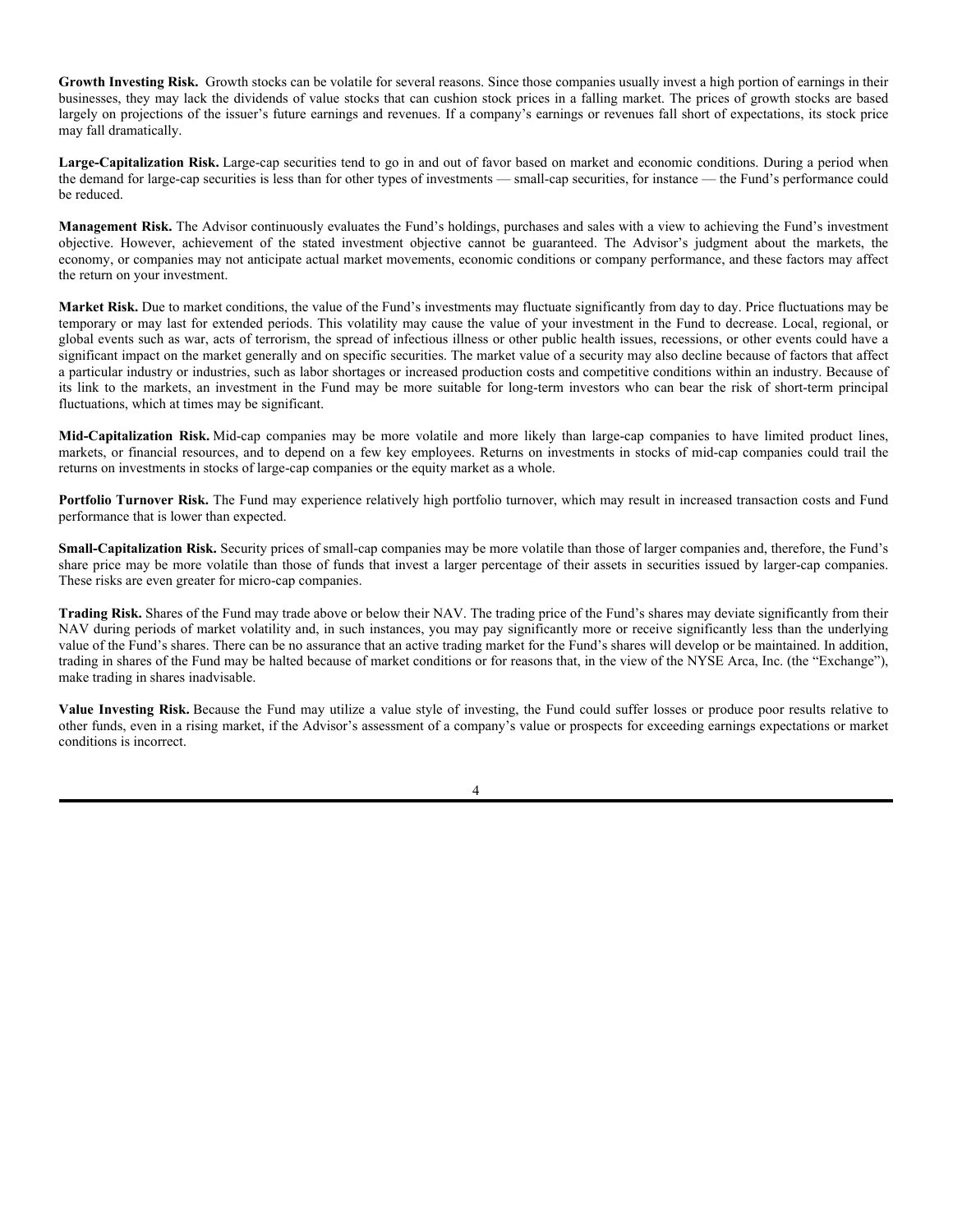# **FUND PERFORMANCE**

The bar chart and table that follow show how the Fund has performed on a calendar year basis and provide an indication of the risks of investing in the Fund. The table also shows how the Fund's performance compares to the S&P 500 Index, which is a broad-based, unmanaged measurement of changes in stock market conditions based on the average of 500 widely held common stocks. Both the bar chart and the table assume the reinvestment of all dividends and distributions. Past performance (before and after taxes) does not necessarily indicate how the Fund will perform in the future.

Updated performance information is available on the Fund's website at www.advisorshares.com.

### **Calendar Year Total Returns**



The Fund's year-to-date total return as of September 30, 2021 was 6.01%.

### **Best and Worst Quarter Returns (for the period reflected in the bar chart above)**

|                  | Keturn                                      | 'Year<br>Juarter/ |
|------------------|---------------------------------------------|-------------------|
| Highest Return   | 19.18%                                      | 2020<br>n c       |
| Lowest<br>Return | $\angle 3.87\%$<br>$\overline{\phantom{0}}$ | າດາດ<br>∠∪∠∪      |

### **AVERAGE ANNUAL TOTAL RETURNS FOR THE PERIODS ENDED DECEMBER 31, 2020**

|                                                                    |        | <b>Since Inception</b> |
|--------------------------------------------------------------------|--------|------------------------|
| <b>ADVISORSHARES VICE ETF</b>                                      | 1 Year | (12/11/2017)           |
| Return Before Taxes Based on NAV                                   | 23.31% | 8.84%                  |
| Return After Taxes on Distributions                                | 22.97% | 8.22%                  |
| Return After Taxes on Distributions and Sale of Fund Shares        | 14.05% | $6.65\%$               |
| S&P 500 Index (reflects no deduction for fees, expenses, or taxes) | 18.40% | 14.08%                 |

After-tax returns are calculated using the highest historical individual federal marginal income tax rates and do not reflect the impact of state and local taxes. Actual after-tax returns depend on your tax situation and may differ from those shown and are not relevant if you hold your shares through tax-advantaged arrangements, such as 401(k) plans or individual retirement accounts. In some cases, the return after taxes on distributions and sale of fund shares may exceed other average annual total returns due to an assumed tax benefit from any losses on a sale of shares at the end of the measurement period.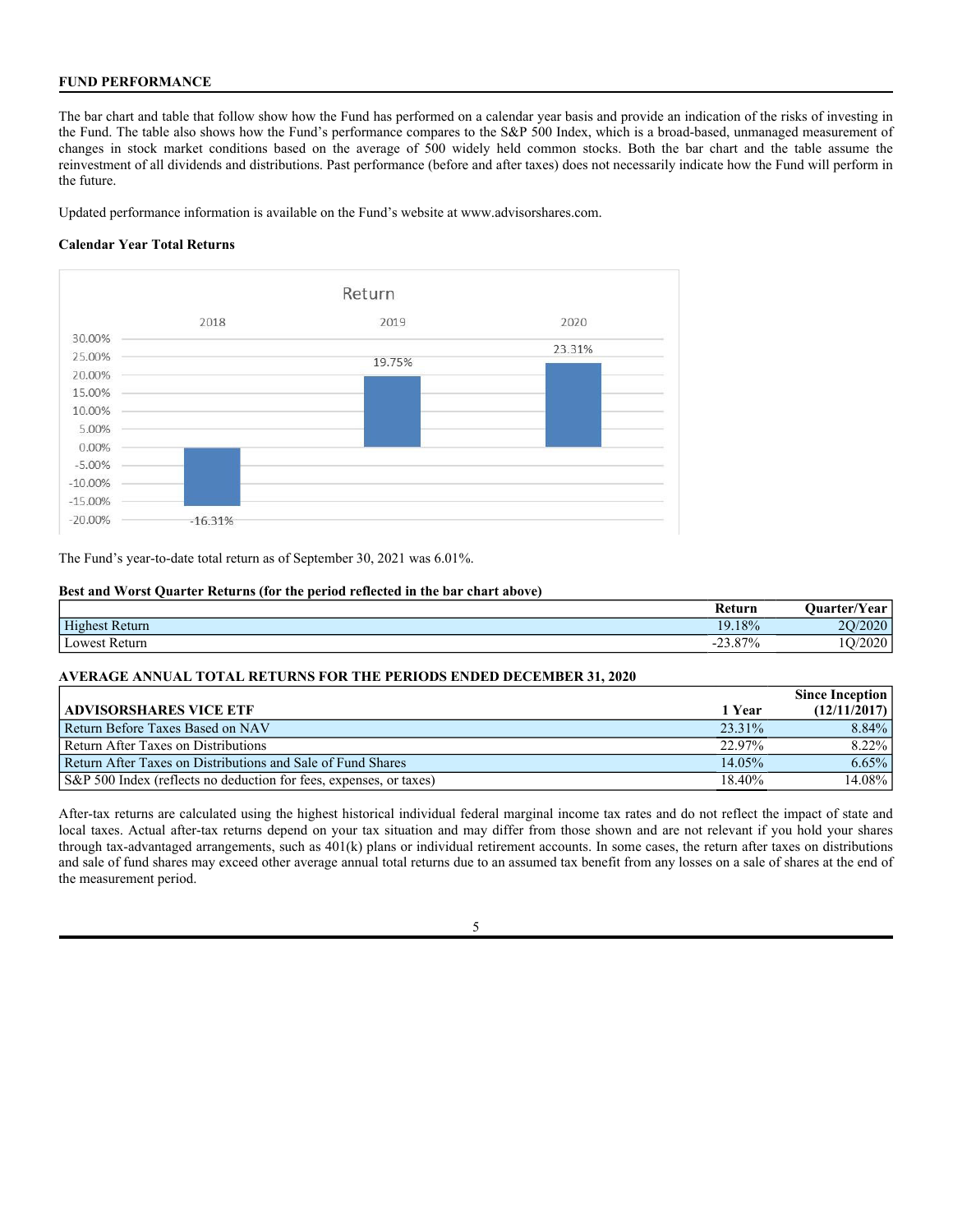#### **MANAGEMENT**

# **Name Title**

AdvisorShares Investments, LLC Advisor

#### **PORTFOLIO MANAGER**

#### **Name and Title Length of Service with the Advisor**

**Dan S. Ahrens,** *Managing Director, Chief Operating Officer & Portfolio Manager* 

#### **PURCHASE AND SALE OF FUND SHARES**

The Fund issues and redeems shares on a continuous basis at NAV only in a large specified number of shares called a "Creation Unit." Only institutional investors that are acting as the Fund's authorized participants (typically broker-dealers) may purchase or redeem Creation Units. A Creation Unit transaction generally is conducted in exchange for a basket of securities closely approximating the holdings of the Fund along with a specified amount of cash.

Individual Fund shares may only be purchased and sold in secondary market transactions through brokers. The shares of the Fund are listed on the Exchange and, because shares trade at market price rather than at NAV, shares may trade at a value greater than (premium) or less than (discount) NAV. When buying or selling shares in the secondary market, you may incur costs attributable to the difference between the highest price a buyer is willing to pay to purchase shares of the Fund (bid) and the lowest price a seller is willing to accept for shares of the Fund (ask) (the "bid-ask spread"). Recent information regarding the Fund's NAV, market price, premiums and discounts, and bid-ask spreads will be available on the Fund's website at www.advisorshares.com.

### **TAX INFORMATION**

The Fund intends to make distributions that may be taxed as ordinary income, qualified dividend income or capital gains (or a combination thereof), unless you are investing through a tax-advantaged arrangement such as a 401(k) plan or an individual retirement account ("IRA"), which may be taxed upon withdrawal.

### **PAYMENTS TO BROKER-DEALERS AND OTHER FINANCIAL INTERMEDIARIES**

Investors purchasing shares in the secondary market through a brokerage account or with the assistance of a broker may be subject to brokerage commissions and charges. If you purchase Fund shares through a broker-dealer or other financial intermediary (such as a bank), the Advisor may pay the intermediary for the sale of Fund shares and related services. These payments may create a conflict of interest by influencing broker-dealers or other intermediaries and your salesperson to recommend the Fund over another investment. Ask your salesperson or visit your financial intermediary's website for more information.

6

since November 2008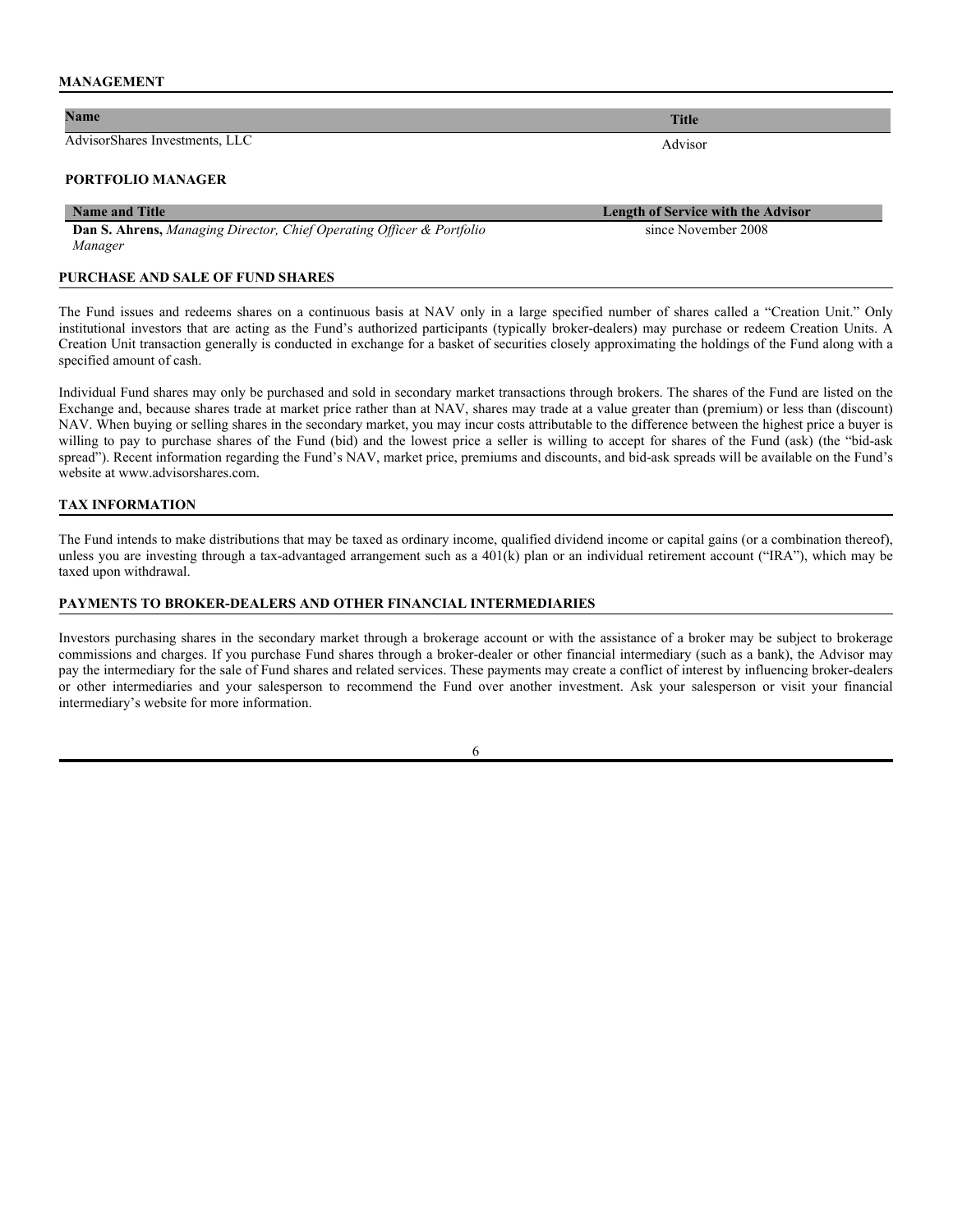# **MORE INFORMATION ABOUT THE TRUST AND THE FUND**

AdvisorShares Trust (the "Trust") is a Delaware statutory trust offering a number of professionally managed investment portfolios or funds.

Creation Units of the Fund are issued and redeemed principally in-kind for portfolio securities along with a specified cash payment.

### **EXCEPT WHEN AGGREGATED IN CREATION UNITS, SHARES OF THE FUND ARE NOT REDEEMABLE SECURITIES.**

#### **MORE INFORMATION ABOUT THE FUND'S INVESTMENT OBJECTIVE**

The Fund seeks long-term capital appreciation. The Fund's investment objective is non-fundamental and may be changed by the Trust's Board of Trustees (the "Board") without a shareholder vote.

# **MORE INFORMATION ABOUT THE FUND'S PRINCIPAL INVESTMENT STRATEGIES**

The Fund is an actively managed ETF and, thus, does not seek to replicate the performance of a specified passive index of securities. Instead, it uses an active investment strategy in seeking to meet its investment objective. The Advisor, subject to the oversight of the Board, has discretion on a daily basis to manage the Fund's portfolio in accordance with the Fund's investment objective and investment policies. The Fund will not change the 80% investment policy included in its principal investment strategy without providing 60 days notice to shareholders.

### **MORE INFORMATION ABOUT THE PRINCIPAL RISKS OF INVESTING IN THE FUND**

The Fund is subject to a number of risks that may affect the value of its shares. This section provides additional information about the Fund's principal risks. The degree to which a risk applies to the Fund varies according to its investment allocation. Each investor should review the complete description of the principal risks before investing in the Fund. An investment in the Fund may not be appropriate for certain investors. As with investing in other securities whose prices increase and decrease in market value, you may lose money by investing in the Fund.

**American Depositary Receipt Risk.** Depositary receipts have the same currency and economic risks as the underlying shares they represent. They are affected by the risks associated with the underlying non-U.S. securities, such as changes in political or economic conditions of other countries, changes in the exchange rates of, or exchange control regulations associated with, foreign currencies, and differing accounting, auditing, financial reporting, and legal standards and practices. The value of depositary receipts will rise and fall in response to the activities of the non-U.S. entity that issued the securities represented by the depositary receipts, regulatory actions undertaken by a foreign government, and general market and/or economic conditions. Also, if there is a rise in demand for the underlying security and it becomes less available to the market, the price of the depositary receipt may rise, causing the Fund to pay a premium in order to obtain the desired depositary receipt. Conversely, changes in foreign market conditions or access to the underlying securities could result in a decline in the value of the depositary receipt**.**

**Consumer Staples Sector Risk.** Consumer staples companies are subject to government regulation affecting their products which may negatively impact such companies' performance. Also, the success of food, beverage, household and personal product companies may be strongly affected by consumer interest, marketing campaigns and other factors affecting supply and demand, including performance of the overall domestic and global economy, interest rates, competition and consumer confidence and spending.

**Agriculture Products Sub-Industry Risk:** Economic forces, including forces affecting agricultural markets, as well as government policies and regulations affecting agriculture companies, could adversely impact the Fund's investments. Agricultural and livestock production and trade flows are significantly affected by government policies and regulations. Governmental policies affecting agriculture companies, such as taxes, tariffs, duties, subsidies and import and export restrictions on agricultural commodities, commodity products and livestock, can influence agriculture company profitability, the planting/raising of certain crops/livestock versus other uses of resources, the location and size of crop and livestock production, whether unprocessed or processed commodity products are traded and the volume and types of imports and exports. In addition, companies in the Agriculture Products Sub-Industry must comply with a broad range of environmental laws and regulations. Additional or more stringent environmental laws and regulations may be enacted in the future and such changes could have a material adverse effect on the business of such companies. In addition, agriculture companies may be significantly affected by adverse weather, pollution and/or disease which could limit or halt production.

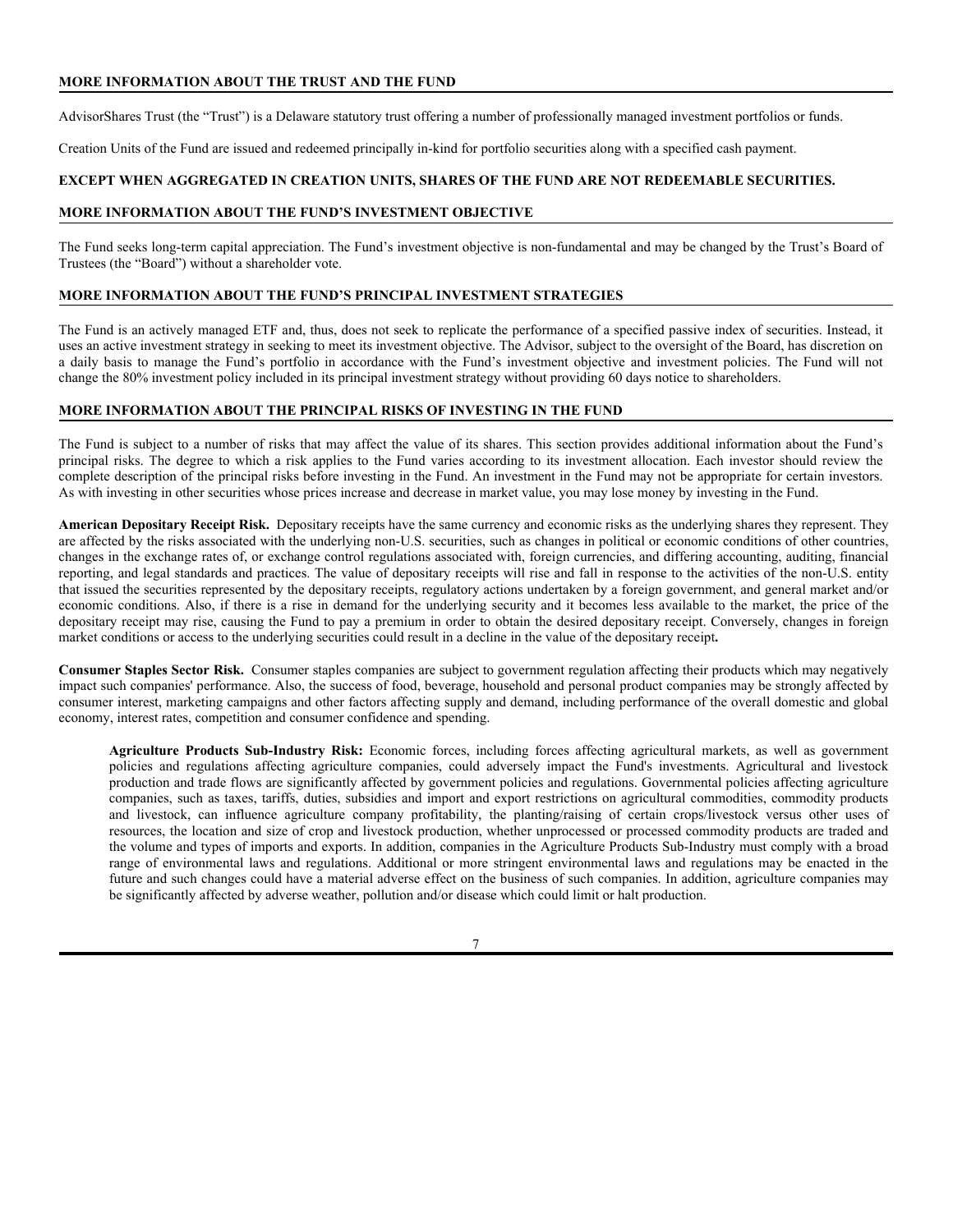**Food, Beverage & Tobacco Industry Group Risk:** Companies in the Food, Beverage & Tobacco Industry are very competitive and subject to a number of risks. Demographic and product trends, changing consumer preferences, nutritional and health-related concerns, competitive pricing, marketing campaigns, environmental factors, adverse changes in general economic conditions, government regulation, food inspection and processing control, consumer boycotts, risks of product tampering, product liability claims, and the availability and expense of liability insurance can affect the demand for, and success of, such companies' products in the marketplace. Such companies also face risks associated with changing market prices as a result of, among other things, changes in government support and trading policies and agricultural conditions influencing the growth and harvest seasons. Tobacco companies in particular may be adversely affected by the adoption of proposed legislation and/or by litigation.

**Equity Risk.** The prices of equity securities in which the Fund invests rise and fall daily. These price movements may result from factors affecting individual companies, industries or the securities market as a whole. Individual companies may report poor results or be negatively affected by industry and/or economic trends and developments. The prices of securities issued by such companies may decline in response. In addition, the equity market tends to move in cycles which may cause stock prices to fall over short or extended periods of time.

**ETF Market Risk.** In stressed market conditions, the market for certain ETF shares may become less liquid in response to deteriorating liquidity in the markets for the ETF's underlying portfolio holdings. This adverse effect on liquidity for the ETF's shares in turn can lead to a difference between the market price of the ETF's shares and the underlying value of those shares. This difference can be reflected as a spread between the bid and ask prices quoted during the day or a premium or discount in the closing price from the Fund's NAV.

Because the Fund's shares trade in the secondary market, a broker may charge a commission to execute a transaction in shares and an investor may incur the cost of the spread between the price at which a dealer will buy shares (bid) and the somewhat higher price at which a dealer will sell shares (ask). In addition, not only are there a limited number of institutions that act as authorized participants, direct trading by authorized participants is critical to ensuring that the Fund's shares trade at or close to NAV. However, market makers are not obligated to make a market in the Fund's shares nor are authorized participants obligated to execute purchase or redemption orders for Creation Units and, in times of market stress, circumstances could develop that could cause them to refrain from these activities or reduce their role. The absence of an active market could lead to a heightened risk of differences between the market price of the Fund's shares and the underlying value of those shares.

Gaming Company Risk. The Fund will be sensitive to, and its performance may depend to a greater extent on, the overall condition of the gaming industry. Companies in the gaming industry include those engaged in casino operations, racetrack operations, sports and horse race betting operations, online gaming operations and/or the provision of related equipment and technologies. Companies in the gaming industry face intense competition, both domestically and internationally. Companies in the gaming industry are also highly regulated, and state and federal legislative changes and licensing issues (as well as the laws of other countries) can significantly impact their ability to operate in certain jurisdictions, the activities in which such companies are allowed to engage and the profitability of companies in the industry. As a result, the securities of gaming companies owned by the Fund may react similarly to, and move in unison with, one another. Furthermore, certain jurisdictions may impose additional restrictions on securities issued by gaming companies organized or operated in such jurisdictions that may be held by the Fund. The gaming industry may also be negatively affected by changes in economic conditions, consumer tastes and discretionary income levels, intense competition, technological developments that may cause these companies to become obsolete quickly, financial resources, markets or personnel. Certain companies in the gaming industry are highly leveraged and have recently experienced financial difficulty. In addition, the gaming industry is characterized by the use of various forms of intellectual property, which are dependent upon patented technologies, trademarked brands and proprietary information. Companies operating in the gaming industry are subject to the risk of significant litigation regarding intellectual property rights, which may adversely affect and financially harm companies in which the Fund may invest.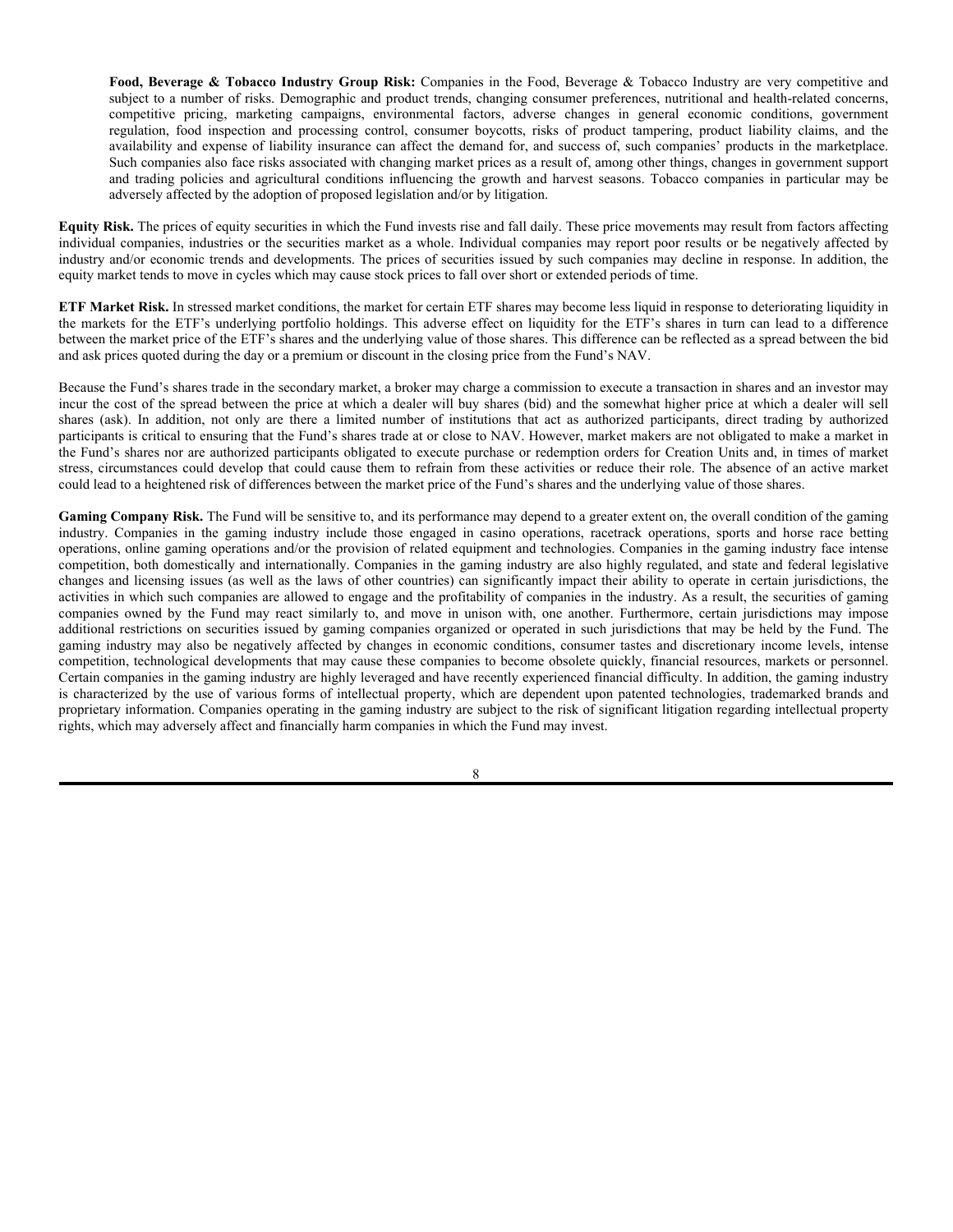Growth Investing Risk. Growth stocks can be volatile for several reasons. Since those companies usually invest a high portion of earnings in their businesses, they may lack the dividends of value stocks that can cushion stock prices in a falling market. The prices of growth stocks are based largely on projections of the issuer's future earnings and revenues. If a company's earnings or revenues fall short of expectations, its stock price may fall dramatically. Growth stocks may be more expensive relative to their earnings or assets compared to value or other stocks.

**Large-Capitalization Risk.** The large-cap segment of the market may underperform other segments of the equity market or the equity market as a whole. The underperformance of large-cap securities may cause the Fund's performance to be less than expected.

**Management Risk.** The Advisor continuously evaluates the Fund's holdings, purchases and sales with a view to achieving the Fund's investment objective. However, achievement of the stated investment objective cannot be guaranteed. The Advisor's judgment about the markets, the economy, or companies may not anticipate actual market movements, economic conditions or company performance, and these factors may affect the return on your investment. In fact, no matter how good a job the Advisor does, you could lose money on your investment in the Fund, just as you could with other investments. If the -Advisor is incorrect in its assessment of the income, growth or price realization potential of the Fund's holdings or incorrect in its assessment of general market or economic conditions, then the value of the Fund's shares may decline.

**Market Risk.** Investments in securities, in general, are subject to market risks that may cause their prices to fluctuate over time. The Fund's investments may decline in value due to factors affecting securities markets generally, such as real or perceived adverse economic conditions or changes in interest or currency rates, or particular countries, segments, economic sectors, industries or companies within those markets. Local, regional, or global events such as war, acts of terrorism, the spread of infectious illness or other public health issues, recessions, or other events could have a significant impact on the market generally and on specific securities. For example, since December 2019, a novel strain of coronavirus has spread globally, which has resulted in the temporary closure of many corporate offices, retail stores, manufacturing facilities and factories, and other businesses across the world. As the extent of the impact on global markets from the coronavirus is difficult to predict, the extent to which the coronavirus may negatively affect the Fund's performance or the duration of any potential business disruption is uncertain. Any potential impact on performance will depend to a large extent on future developments and new information that may emerge regarding the duration and severity of the coronavirus and the actions taken by authorities and other entities to contain the coronavirus or treat its impact.

Changes in market conditions and interest rates generally do not have the same impact on all types of securities and instruments. Fluctuations in the value of securities and financial instruments in which the Fund invests will cause the NAV of the Fund to fluctuate. Historically, the markets have moved in cycles, and the value of the Fund's securities may fluctuate drastically from day to day. Because of its link to the markets, an investment in the Fund may be more suitable for long-term investors who can bear the risk of short-term principal fluctuations, which at times may be significant.

**Mid-Capitalization Risk.** Stock prices of mid-cap companies may be based in substantial part on future expectations rather than current achievements and may move sharply, especially during market upturns and downturns. Mid-cap companies themselves may be more vulnerable to adverse business or economic events than larger, more established companies. During a period when the performance of mid-cap stocks falls behind that of other types of investments, such as large-cap stocks or the equity market as whole, the Fund's performance could be reduced.

**Portfolio Turnover Risk.** The Fund's strategy may frequently involve buying and selling securities, which may lead to relatively high portfolio turnover. Higher portfolio turnover may result in the Fund paying increased transaction costs and generating greater tax liabilities for shareholders. Portfolio turnover also may cause the Fund's performance to be lower than expected.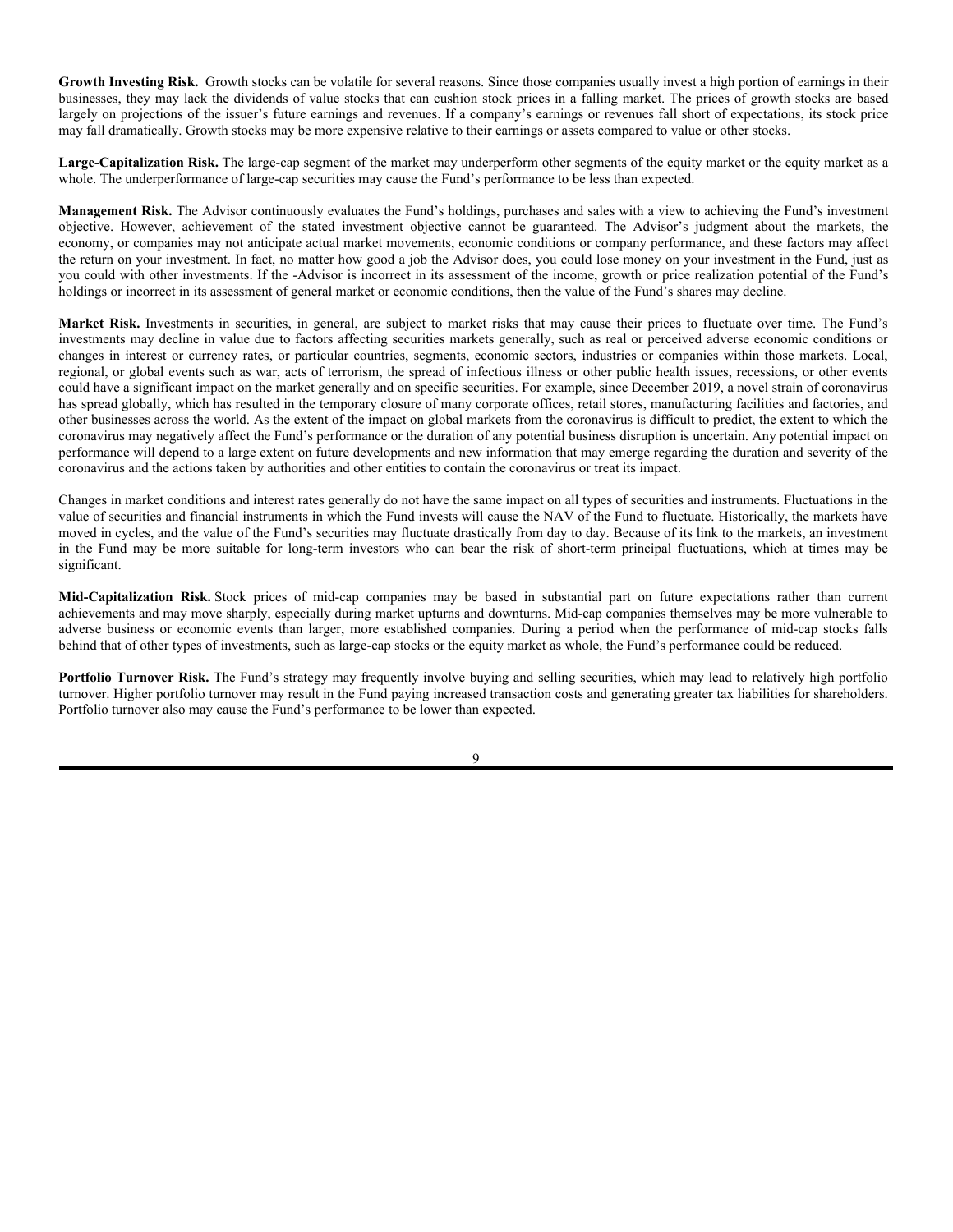**Small-Capitalization Risk.** Security prices of small-cap companies may be more volatile than those of larger companies. Security prices of smallcap companies are generally more vulnerable than those of large-cap companies to adverse business and economic developments. The securities of small-cap companies may be thinly traded, making it difficult for the Fund to buy and sell them. In addition, small-cap companies are typically less stable financially than larger, more established companies and may depend on a small number of essential personnel, making them more vulnerable to loss of personnel. Small-cap companies also normally have less diverse product lines than larger cap companies and are more susceptible to adverse developments concerning their products. These risks are even greater for micro-cap companies. Micro-cap companies are followed by relatively few securities analysts and there tends to be less information about them. Their securities generally have limited trading volumes and are subject to even more abrupt, erratic price movements. Micro-cap companies are even more vulnerable to adverse business and market developments.

**Trading Risk.** Shares of the Fund may trade above or below their NAV. The NAV of shares will fluctuate with changes in the market value of the Fund's holdings. The trading prices of shares will fluctuate in accordance with changes in NAV, as well as market supply and demand. When the market price of the Fund's shares deviates significantly from NAV, you may pay significantly more or receive significantly less than the underlying value of the Fund's shares. However, given that shares can be created and redeemed only in Creation Units at NAV, the Advisor does not believe that large discounts or premiums to NAV will exist for extended periods of time. Although the Fund's shares are currently listed on the Exchange, there can be no assurance that an active trading market for shares will develop or be maintained. In addition, trading in shares of the Fund may be halted because of market conditions or for reasons that, in the view of the Exchange, make trading in shares inadvisable.

**Value Investing Risk.** Because the Fund may utilize a value style of investing, the Fund could suffer losses or produce poor results relative to other funds, even in a rising market, if the Advisor's assessment of a company's value or prospects for exceeding earnings expectations or market conditions is incorrect.

## **OTHER INVESTMENT PRACTICES AND STRATEGIES**

**Temporary Defensive Positions.** To respond to adverse market, economic, political or other conditions, the Fund may invest up to 100% of its total assets, without limitation, in cash, high-quality, short-term debt securities and money market instruments. The Fund may be invested in this manner for extended periods, depending on the Advisor's assessment of market conditions. Debt securities and money market instruments include shares of other mutual funds, commercial paper, certificates of deposit, bankers' acceptances, U.S. government securities, repurchase agreements, and bonds that are rated BBB or higher. While the Fund is in a defensive position, the Fund may not achieve its investment objective. Furthermore, to the extent that the Fund invests in money market funds, the Fund would bear its pro rata portion of each such money market fund's advisory fees and operational expenses.

**Lending of Portfolio Securities.** The Fund may lend portfolio securities to brokers, dealers and other financial organizations that meet capital and other credit requirements or other criteria established by the Fund's Board. These loans, if and when made, may not exceed  $33^{1/3}_{3/6}$  of the total asset value of the Fund (including the loan collateral). Such loans may be terminated at any time. Any such loans must be continuously secured by collateral maintained on a current basis in an amount at least equal to the market value of the securities loaned by the Fund. In a loan transaction, as compensation for lending its securities, the Fund will receive a portion of the dividends or interest accrued on the securities held as collateral or, in the case of cash collateral, a portion of the income from the investment of such cash. In addition, the Fund will receive the amount of all dividends, interest and other distributions on the loaned securities. However, the borrower has the right to vote the loaned securities. The Fund will call loans to vote proxies if a material issue affecting the investment is to be voted upon. Loans are made only to borrowers that are deemed by the securities lending agent to be of good financial standing. Should the borrower of the securities fail financially, the Fund may experience delays in recovering the securities or exercising its rights in the collateral. In a loan transaction, the Fund will also bear the risk of any decline in value of securities acquired with cash collateral. The Fund will attempt to minimize this risk by limiting the investment of cash collateral to high quality instruments of short maturity.

Please see the Fund's Statement of Additional Information (the "SAI") for a more complete list of portfolio investment strategies, permitted investments and related risks.

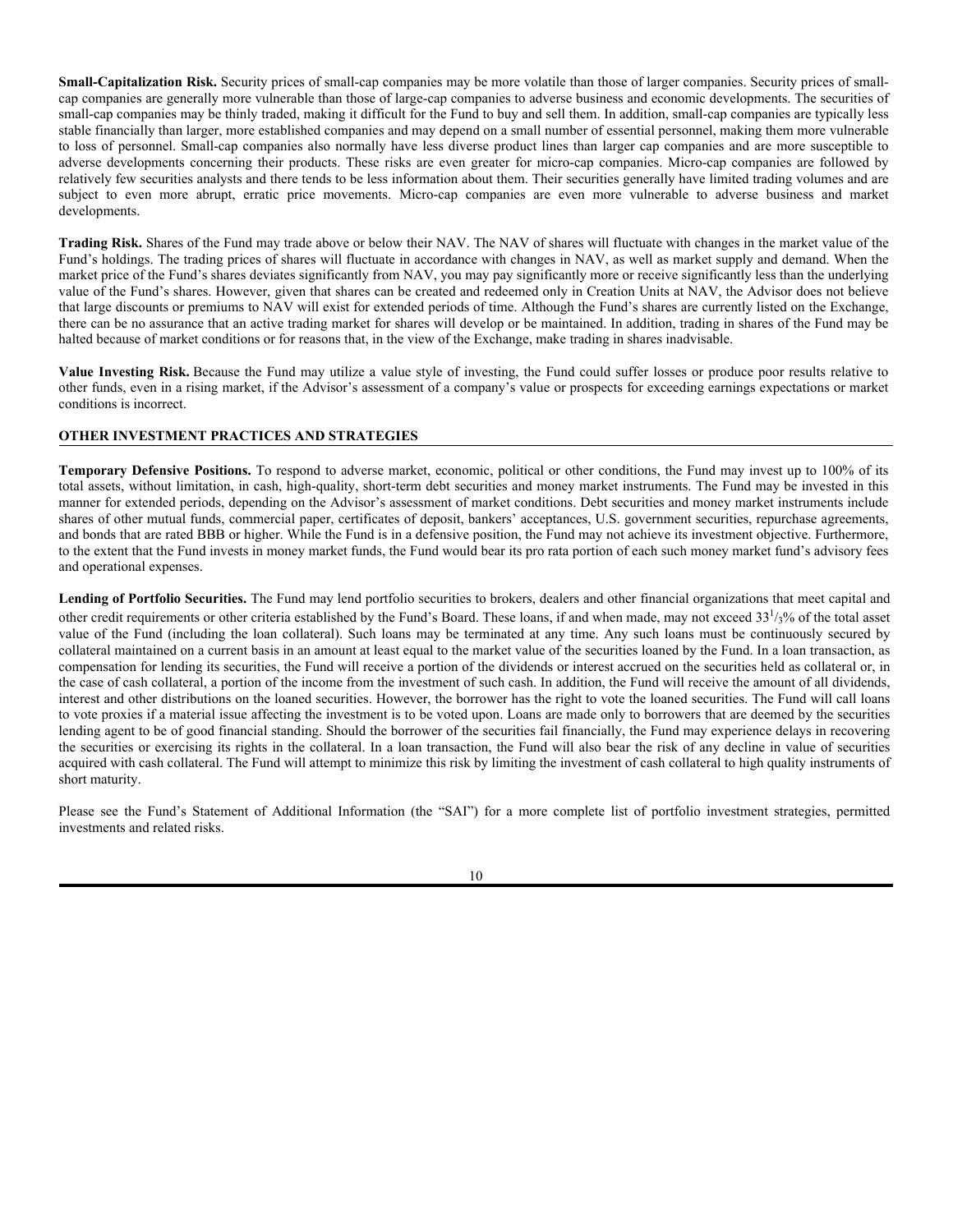### **PORTFOLIO HOLDINGS**

A description of the Fund's policies and procedures with respect to the disclosure of Fund portfolio securities is available (i) in the SAI and (ii) on the Trust's website at www.advisorshares.com. The Fund's daily portfolio holdings information also is available on the Trust's website.

### **MANAGEMENT OF THE FUND**

### **INVESTMENT ADVISOR**

AdvisorShares Investments, LLC, located at 4800 Montgomery Lane, Suite 150, Bethesda, Maryland 20814, serves as investment advisor of the Fund. As of September 30, 2021, the Advisor had approximately \$2 billion in assets under management.

The Advisor, subject to the supervision of the Board, provides an investment management program for the Fund and manages the investment of the Fund's assets. Pursuant to an investment advisory agreement between the Trust and the Advisor, the Advisor is entitled to receive an annual advisory fee of 0.60% based on the average daily net assets of the Fund. For the most recent fiscal year, the Fund paid the Advisor 0% after waivers based on its average daily net assets.

The Advisor bears all of its own costs associated with providing these advisory services and the expenses of the members of the Board who are affiliated with the Advisor. The Advisor may make payments from its own resources to broker-dealers and other financial institutions in connection with the sale of Fund shares.

The Advisor has contractually agreed to waive its fees and/or reimburse expenses in order to keep net expenses (excluding amounts payable pursuant to any plan adopted in accordance with Rule 12b-1, interest expense, taxes, brokerage commissions, acquired fund fees and expenses, other expenditures which are capitalized in accordance with generally accepted accounting principles, and extraordinary expenses) from exceeding 0.99% of the Fund's average daily net assets for at least one year from the date of this Prospectus. The expense limitation agreement may be terminated without payment of any penalty (i) by the Trust for any reason and at any time and (ii) by the Advisor, for any reason, upon ninety (90) days' prior written notice to the Trust, such termination to be effective as of the close of business on the last day of the then-current one-year period. If at any point it becomes unnecessary for the Advisor to waive fees or reimburse expenses, the Board may permit the Advisor to retain the difference between the Fund's total annual operating expenses and the expense limitation currently in effect, or, if lower, the expense limitation that was in effect at the time of the waiver and/or reimbursement, to recapture all or a portion of its prior fee waivers or expense reimbursements within three years of the date they were waived or reimbursed.

The Advisor may hire one or more sub-advisors to oversee the day-to-day portfolio management activities of the Fund. The sub-advisors would be subject to oversight by the Advisor. Pursuant to an exemptive order from the U.S. Securities and Exchange Commission (the "SEC"), the Advisor, subject to certain conditions, has the right, without shareholder approval, to hire a new unaffiliated sub-advisor or materially amend the terms of a sub-advisory agreement with an unaffiliated sub-advisor when the Board and the Advisor believe that a change would benefit the Fund. The Prospectus will be supplemented when there is a significant change in the Fund's sub-advisory arrangement.

A discussion regarding the basis for the Board's most recent approval of the Fund's investment advisory agreement is available in the Trust's Annual Report to Shareholders dated June 30, 2021.

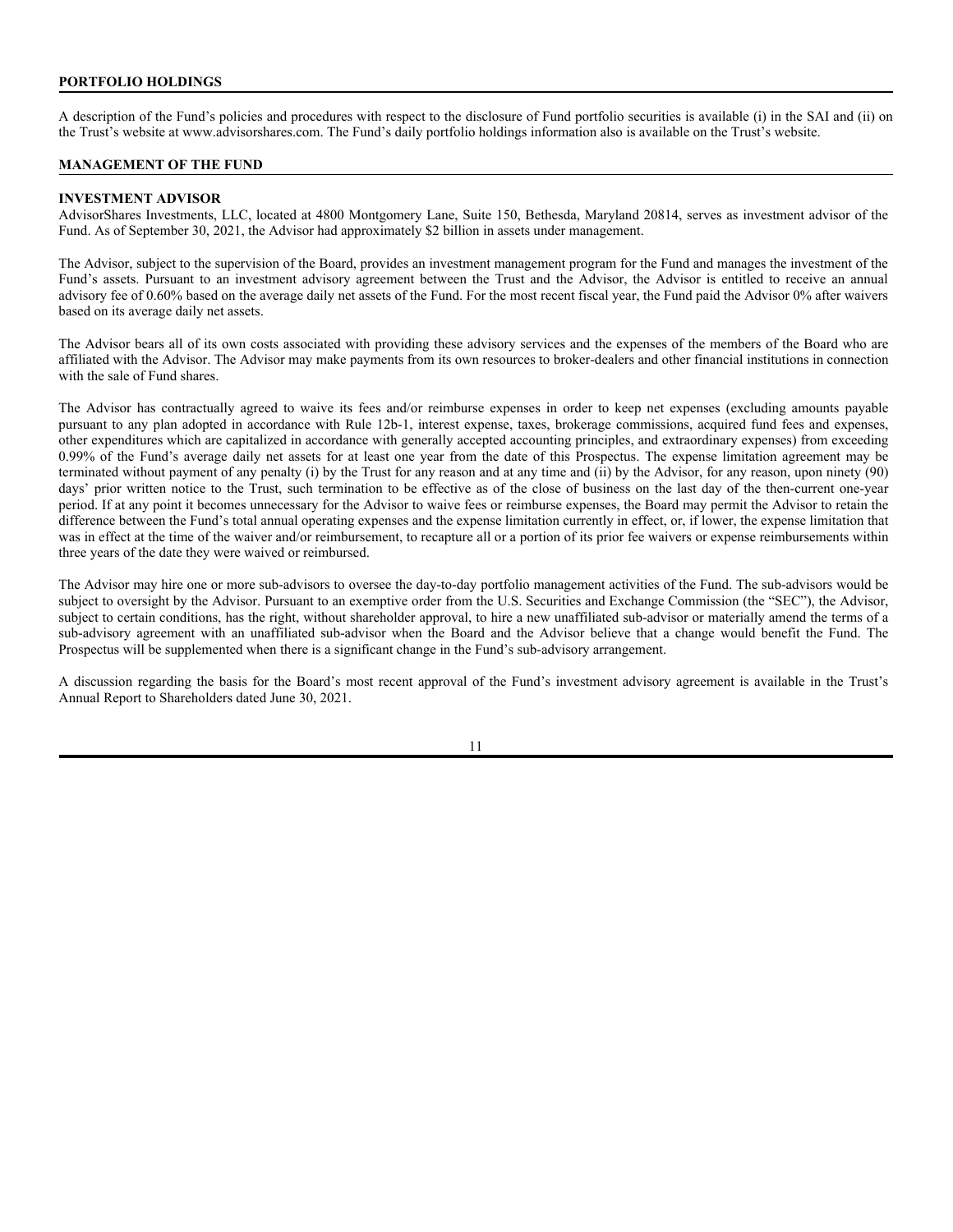# **PORTFOLIO MANAGER**

The following portfolio manager is primarily responsible for the day-to-day management of the Fund.

### **Dan S. Ahrens,** *Managing Director, Chief Operating Officer & Portfolio Manager*

Dan S. Ahrens is a Managing Director and the Chief Operating Officer of the Advisor. He joined the Advisor in 2008. Prior to joining the Advisor in 2008, Mr. Ahrens founded Ahrens Advisors, L.P., an SEC-registered investment advisor, where he was portfolio manager of the Ladenburg Thalmann Gaming and Casino Fund from 2006 to 2008. Before forming Ahrens Advisors, he was President of the MUTUALS.com Funds. He served as portfolio manager of the Vice Fund (VICEX), which he started in 2002, and the Generation Wave Growth Fund. During that time, he also was President and Chief Compliance Officer of Mutuals Advisors, Inc. and acted as President, Treasurer and Financial & Operations Officer of an affiliated Broker Dealer firm. He is the author of Investing in Vice (St. Martin's Press, 2004) and Investing in Cannabis (Wiley, 2020) and has appeared on numerous financial programs, including CNBC, CNN, ABC News and Bloomberg, to discuss "Vice Stocks." He has been featured, along with funds under his management, in major national and trade publications including The Economist, New York Times, Financial Times, and The Wall Street Journal. He earned a Bachelor in Business Administration in Finance from Texas Tech University.

Additional information about the portfolio manager's compensation, other accounts managed by the portfolio manager, and the portfolio manager's ownership of securities in the Fund is available in the SAI.

### **OTHER SERVICE PROVIDERS**

Foreside Fund Services, LLC (the "Distributor") is the principal underwriter and distributor of the Fund's shares. The Distributor's principal address is Three Canal Plaza, Suite 100, Portland, Maine 04101. The Distributor will not distribute shares in less than whole Creation Units, and it does not maintain a secondary market in the shares. The Distributor is a broker-dealer registered under the Securities Exchange Act of 1934 and a member of the Financial Industry Regulatory Authority, Inc. ("FINRA"). The Distributor is not affiliated with the Advisor, The Bank of New York Mellon or any of their respective affiliates.

The Bank of New York Mellon, located at 240 Greenwich Street, New York, New York 10286, serves as the administrator, custodian, transfer agent and fund accounting agent for the Fund.

Morgan, Lewis & Bockius LLP, located at 1111 Pennsylvania Avenue, N.W., Washington, D.C. 20004, serves as legal counsel to the Trust.

Tait, Weller & Baker LLP, located at Two Liberty Place, 50 South 16th Street, Suite 2900, Philadelphia, Pennsylvania 19102, serves as the Fund's independent registered public accounting firm. The independent registered public accounting firm is responsible for auditing the annual financial statements of the Fund.

# **SHAREHOLDER INFORMATION**

### **CALCULATING NET ASSET VALUE**

The Fund calculates NAV by (i) taking the current market value of its total assets, (ii) subtracting any liabilities, and (iii) dividing that amount by the total number of shares owned by shareholders.

The Fund calculates NAV once each business day as of the regularly scheduled close of normal trading on the New York Stock Exchange, LLC (the "NYSE") (normally 4:00 p.m. Eastern Time). The NYSE is typically closed on weekends and most national holidays.

In calculating NAV, the Fund generally values its portfolio investments at market prices. If market prices are unavailable or the Fund thinks that they are unreliable, or when the value of a security has been materially affected by events occurring after the relevant market closes, the Fund will price those securities at fair value as determined in good faith using methods approved by the Board. With respect to U.S.-traded securities with readily available pricing, it is expected that there would be limited circumstances in which the Fund would use fair value pricing – for example, if the exchange on which a portfolio security is principally traded closed early or if trading in a particular security was halted during the day and did not resume prior to the time the Fund calculated its NAV.

The use of fair valuation in pricing a security involves the consideration of a number of subjective factors and, therefore, is susceptible to the unavoidable risk that the valuation may be higher or lower than the price at which the security might actually trade if a reliable market price were readily available.

More information about the valuation of the Fund's holdings can be found in the SAI.

### **PREMIUM/DISCOUNT AND BID-ASK SPREAD INFORMATION**

The price of the Fund's shares is based on market price, which may differ from the Fund's daily NAV per share and can be affected by market forces of supply and demand, economic conditions and other factors. Information showing the number of days that the market price of the Fund's shares was greater than the Fund's NAV per share (*i.e.*, at a premium) and the number of days it was less than the Fund's NAV per share (*i.e.*, at a discount) for various time periods is available by visiting the Fund's website at www.advisorshares.com. Also available on the Fund's website is information about bid-ask spreads.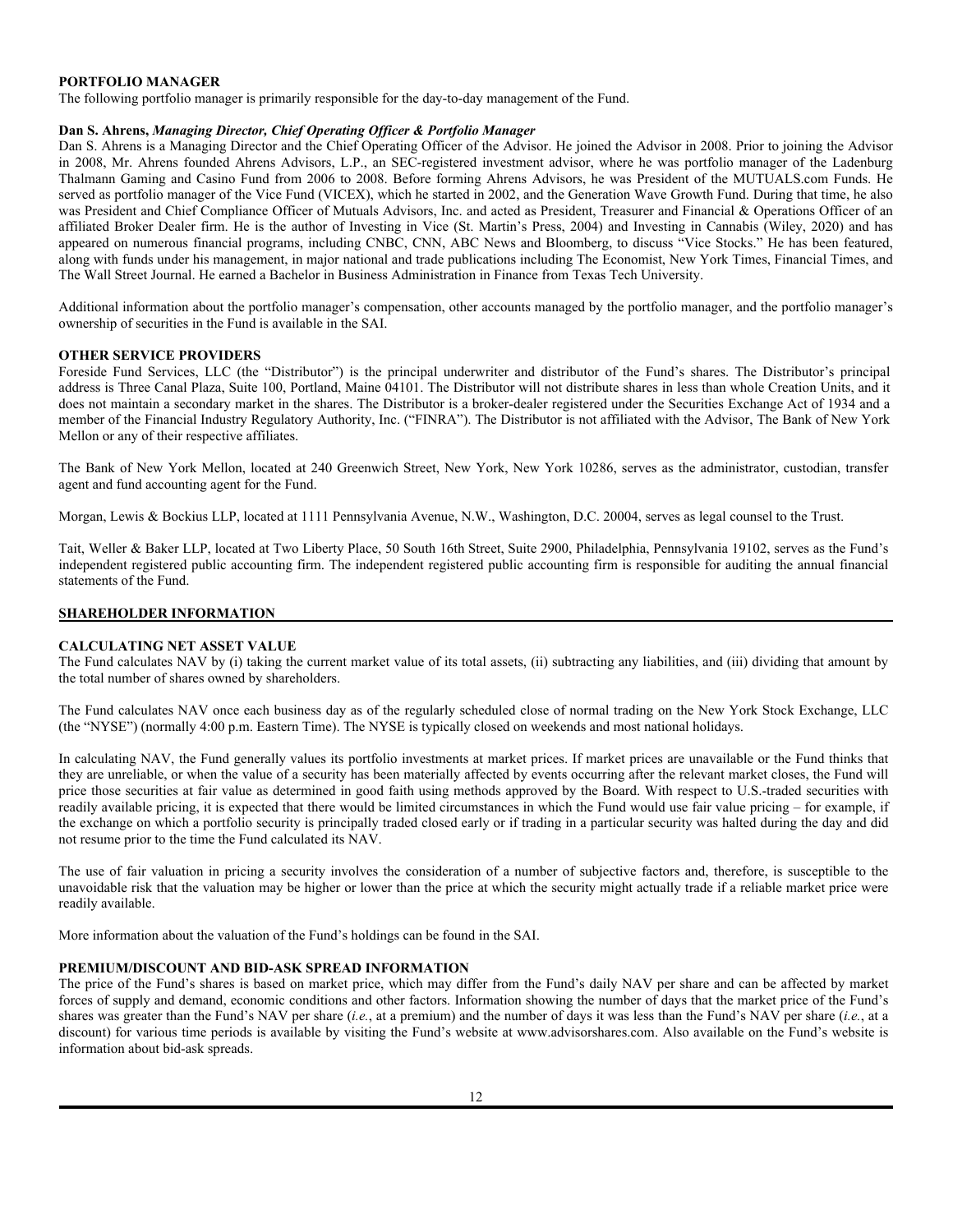## **DIVIDENDS AND DISTRIBUTIONS**

The Fund pays out dividends and distributes its net capital gains, if any, to shareholders at least annually.

### **ACTIVE INVESTORS AND MARKET TIMING**

Shares of the Fund are listed for trading on the Exchange, which allows retail investors to purchase and sell individual shares at market prices throughout the trading day similar to other publicly traded securities. Because these secondary market trades do not involve the Fund directly, it is unlikely that secondary market trading would cause any harmful effects of market timing, such as dilution, disruption of portfolio management, increases in the Fund's trading costs or realization of capital gains. The Board has determined not to adopt policies and procedures designed to prevent or monitor for frequent purchases and redemptions of the Fund's shares because the Fund sells and redeems its shares at NAV only in Creation Units pursuant to the terms of a participant agreement between the Distributor and an authorized participant, principally in exchange for a basket of securities that mirrors the composition of the Fund's portfolio and a specified amount of cash. The Fund also imposes transaction fees on such Creation Unit transactions that are designed to offset the Fund's transfer and other transaction costs associated with the issuance and redemption of the Creation Unit shares.

### **BOOK-ENTRY**

Shares of the Fund are held in book-entry form, which means that no stock certificates are issued. Depository Trust Company ("DTC"), or its nominee, is the record owner of all outstanding shares of the Fund and is recognized as the owner of all shares.

Investors owning shares of the Fund are beneficial owners as shown on the records of DTC or its participants. DTC serves as the securities depository for all shares. Participants in DTC include securities brokers and dealers, banks, trust companies, clearing corporations and other institutions that directly or indirectly maintain a custodial relationship with DTC. As a beneficial owner of shares, you are not entitled to receive physical delivery of stock certificates or to have shares registered in your name, and you are not considered a registered owner of shares. Therefore, to exercise any right as an owner of shares, you must rely upon the procedures of DTC and its participants (*e.g.*, broker-dealers, banks, trust companies, or clearing companies). These procedures are the same as those that apply to any stocks that you hold in book entry or "street name" through your brokerage account.

### **INVESTING IN THE FUND**

For more information on how to buy and sell shares of the Fund, call the Trust at 877.843.3831 or visit the Fund's website at www.advisorshares.com.

# **DISTRIBUTION PLAN**

The Fund has adopted a Distribution Plan pursuant to Rule 12b-1 under the Investment Company Act of 1940 that allows the Fund to pay distribution fees to the Distributor and other firms that provide distribution services. The Fund will pay distribution fees to the Distributor at an annual rate not to exceed 0.25% of its average daily net assets. If a service provider provides distribution services, the Distributor will pay the service provider out of its distribution fees.

No distribution fees are currently charged to the Fund; there are no plans to impose distribution fees, and no distribution fees will be charged for at least one year from the date of this Prospectus. However, to the extent distribution fees are charged in the future, because the Fund would pay these fees out of assets on an ongoing basis, over time these fees may cost you more than other types of sales charges and would increase the cost of your investment. At such time as distribution fees are charged, the Fund will notify investors by adding disclosure to the Fund's website and in the Fund's Prospectus. Any distribution fees will be approved by the Board.

### **ADDITIONAL TAX INFORMATION**

The following is a summary of some important tax issues that affect the Fund and its shareholders. The summary is based on current tax law, which may be changed by legislative, judicial or administrative action. The summary is very general, and does not address investors subject to special rules, such as investors who hold shares through an IRA, 401(k) or other tax-advantaged account. More information about taxes is located in the SAI.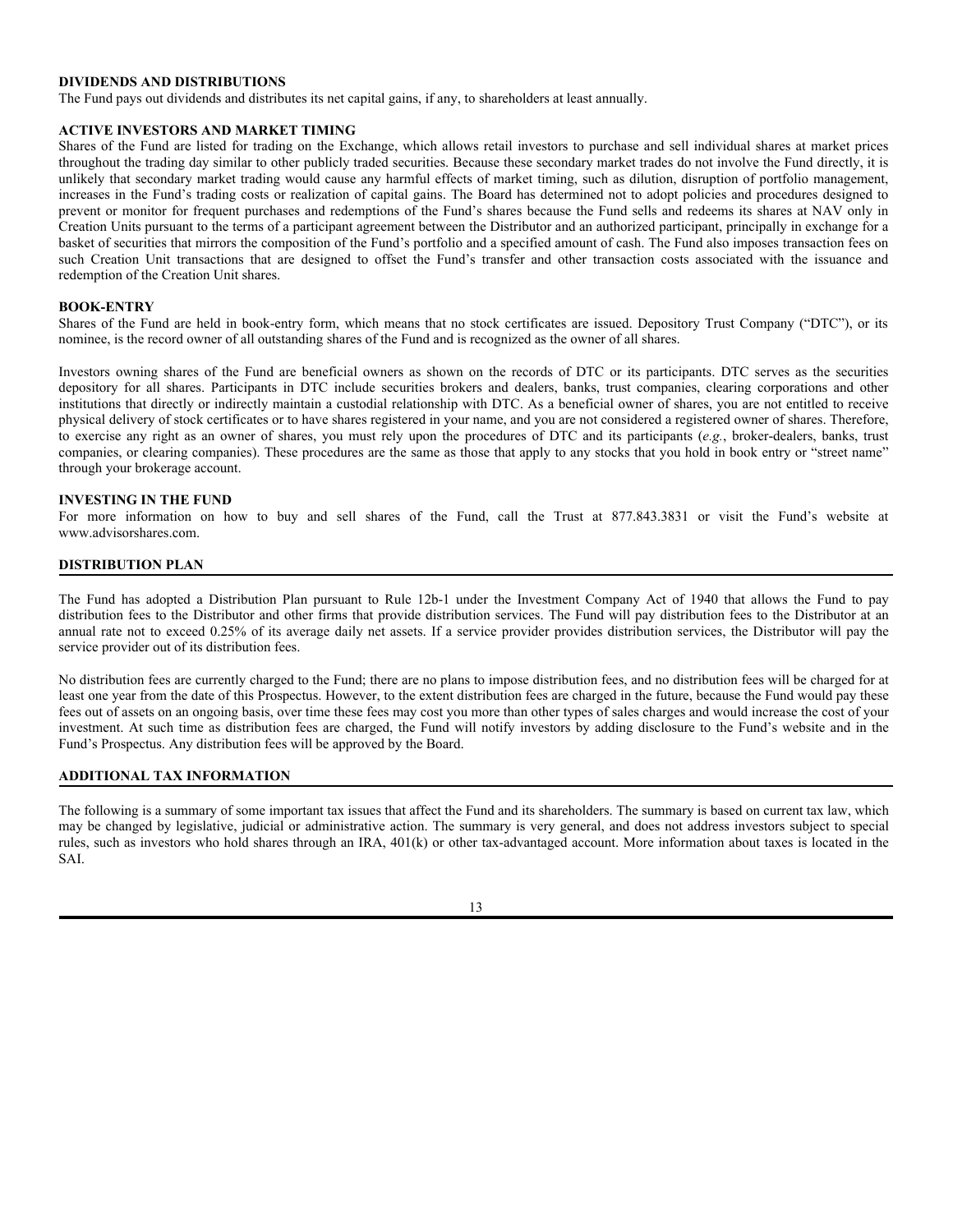### *You are urged to consult your tax advisor regarding specific questions as to U.S. federal, state and local income taxes.*

# **Tax Status of the Fund**

The Fund is treated as a separate entity for U.S. federal income tax purposes and has elected and intends to qualify for the special tax treatment afforded to a regulated investment company ("RIC") under the Internal Revenue Code of 1986, as amended (the "Internal Revenue Code"). As long as the Fund qualifies for treatment as a RIC, it pays no federal income tax on the earnings it timely distributes to shareholders. However, the Fund's failure to qualify as a RIC or to meet minimum distribution requirements would result (if certain relief provisions were not available) in fund-level taxation and, consequently, a reduction in income available for distribution to shareholders.

Unless you are a tax-exempt entity or your investment in Fund shares is made through a tax-deferred retirement account, such as an IRA, you need to be aware of the possible tax consequences when:

- the Fund makes distributions;
- you sell Fund shares; and
- you purchase or redeem Creation Units (authorized participants only).

### **Tax Status of Distributions**

- The Fund intends to distribute, at least annually, substantially all of its net investment income and net capital gains income.
- The Fund's distributions from income and net short-term capital gains will generally be taxed to you as ordinary income. For noncorporate shareholders, dividends reported by the Fund as qualified dividend income are generally eligible for reduced tax rates applicable to long-term capital gains, provided holding period and other requirements are met. Qualified dividend income generally is income derived from dividends paid by U.S. corporations or certain foreign corporations that are either incorporated in a U.S. possession or eligible for tax benefits under certain U.S. income tax treaties. In addition, dividends that the Fund receives in respect of stock of certain foreign corporations may be qualified dividend income if that stock is readily tradable on an established U.S. securities market. For such dividends to be taxed as qualified dividend income to a non-corporate shareholder, the Fund must satisfy certain holding period requirements with respect to the underlying stock and the non-corporate shareholder must satisfy holding period requirements with respect to his or her ownership of the Fund's shares. Holding periods may be suspended for these purposes for stock that is hedged.
- Corporate shareholders may be entitled to a dividends received deduction for the portion of dividends they receive that are attributable to dividends received by the Fund from U.S. corporations, subject to certain limitations.
- Taxes on distributions of capital gains (if any) are determined by how long the Fund owned the investments that generated them, rather than how long a shareholder has owned their shares. Sales of assets held by the Fund for more than one year generally result in long-term capital gains and losses, and sales of assets held by the Fund for one year or less generally result in short-term capital gains and losses. Distributions from the Fund's short-term capital gains are generally taxable as ordinary income. Any distributions of net capital gain (the excess of the Fund's net long-term capital gains over its net short-term capital losses) that you receive from the Fund generally are taxable as long-term capital gains regardless of how long you have owned your shares. Long-term capital gains are taxed to noncorporate shareholders at reduced tax rates.
- Dividends and distributions are generally taxable to you whether you receive them in cash or reinvest them in additional shares.

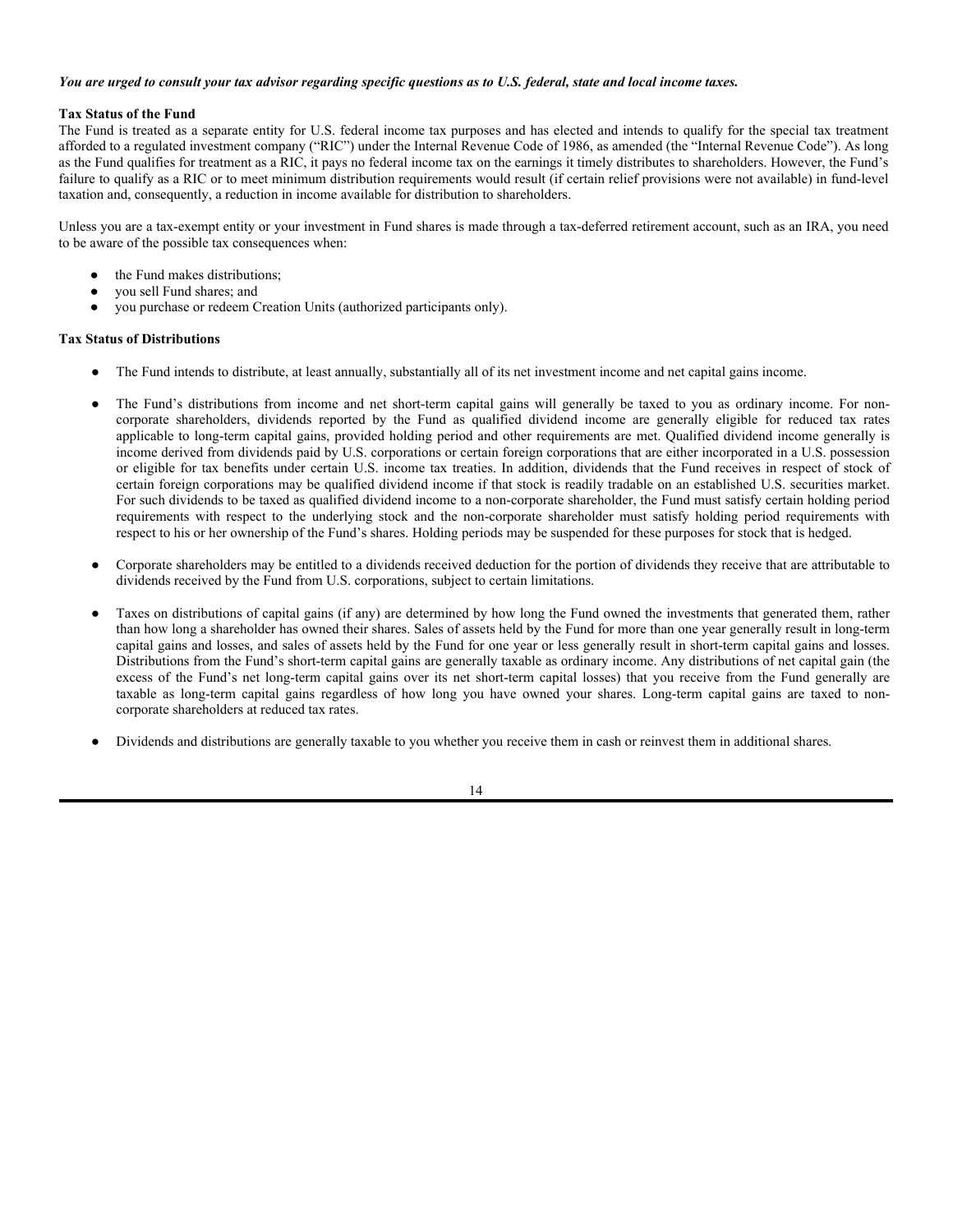- In general, your distributions are subject to federal income tax for the year in which they are paid. However, distributions paid in January but declared by the Fund in October, November or December of the previous year may be taxable to you in the previous year.
- Shortly after the close of each calendar year, the Fund (or your broker) will inform you of the amount of your ordinary income dividends, qualified dividend income, foreign tax credits and net capital gain distributions received from the Fund.
- You may wish to avoid investing in the Fund shortly before a dividend or other distribution, because such a distribution will generally be taxable even though it may economically represent a return of a portion of your investment.

### **Taxes on Exchange-Listed Share Sales**

Any capital gain or loss realized upon a sale of shares is generally treated as long-term capital gain or loss if the shares have been held for more than one year and as short-term capital gain or loss if the shares have been held for one year or less, except that any capital loss on the sale of shares held for six months or less is treated as long-term capital loss to the extent of amounts treated as distributions of long-term capital gains to the shareholder with respect to such shares. Any loss realized on a sale will be disallowed to the extent shares of the Fund are acquired, including through reinvestment of dividends, within a 61-day period beginning 30 days before and ending 30 days after the disposition of Fund shares. The ability to deduct capital losses may be limited.

#### **Net Investment Income Tax**

U.S. individuals with income exceeding certain thresholds are subject to a 3.8% tax on all or a portion of their "net investment income," including interest, dividends, and certain capital gains (generally including capital gain distributions and capital gains realized on the sale or exchange of shares). This 3.8% tax also applies to all or a portion of the undistributed net investment income of certain shareholders that are estates and trusts.

### **Non-U.S. Investors**

If you are not a citizen or permanent resident of the United States, the Fund's ordinary income dividends will generally be subject to a 30% U.S. withholding tax, unless a lower treaty rate applies or unless such income is effectively connected with a U.S. trade or business. The 30% withholding tax generally will not apply to distributions of net capital gain. The Fund may, under certain circumstances, report all or a portion of a dividend as an "interest-related dividend" or a "short-term capital gain dividend," which would generally be exempt from this 30% U.S. withholding tax, provided certain other requirements are met. Short-term capital gain dividends received by a nonresident alien individual who is present in the U.S. for a period or periods aggregating 183 days or more during the taxable year are not exempt from this 30% withholding tax. Different tax consequences may result if you are a foreign shareholder engaged in a trade or business within the United States or if you are a foreign shareholder entitled to claim the benefits of a tax treaty.

#### **Foreign Taxes**

Dividends, interest, and other income received by the Fund with respect to foreign securities may give rise to withholding and other taxes imposed by foreign countries. Tax conventions between certain countries and the United States may reduce or eliminate such taxes.

#### **Backup Withholding**

The Fund will be required in certain cases to withhold (as "backup withholding") on amounts payable to any shareholder who (1) has provided the Fund either an incorrect tax identification number or no number at all, (2) is subject to backup withholding by the Internal Revenue Service for failure to properly report payments of interest or dividends, (3) has failed to certify to the Fund that such shareholder is not subject to backup withholding, or (4) has not certified that such shareholder is a U.S. person (including a U.S. resident alien). The backup withholding rate is 24%. Backup withholding will not, however, be applied to payments that have been subject to the 30% withholding tax applicable to shareholders who are neither citizens nor residents of the United States.

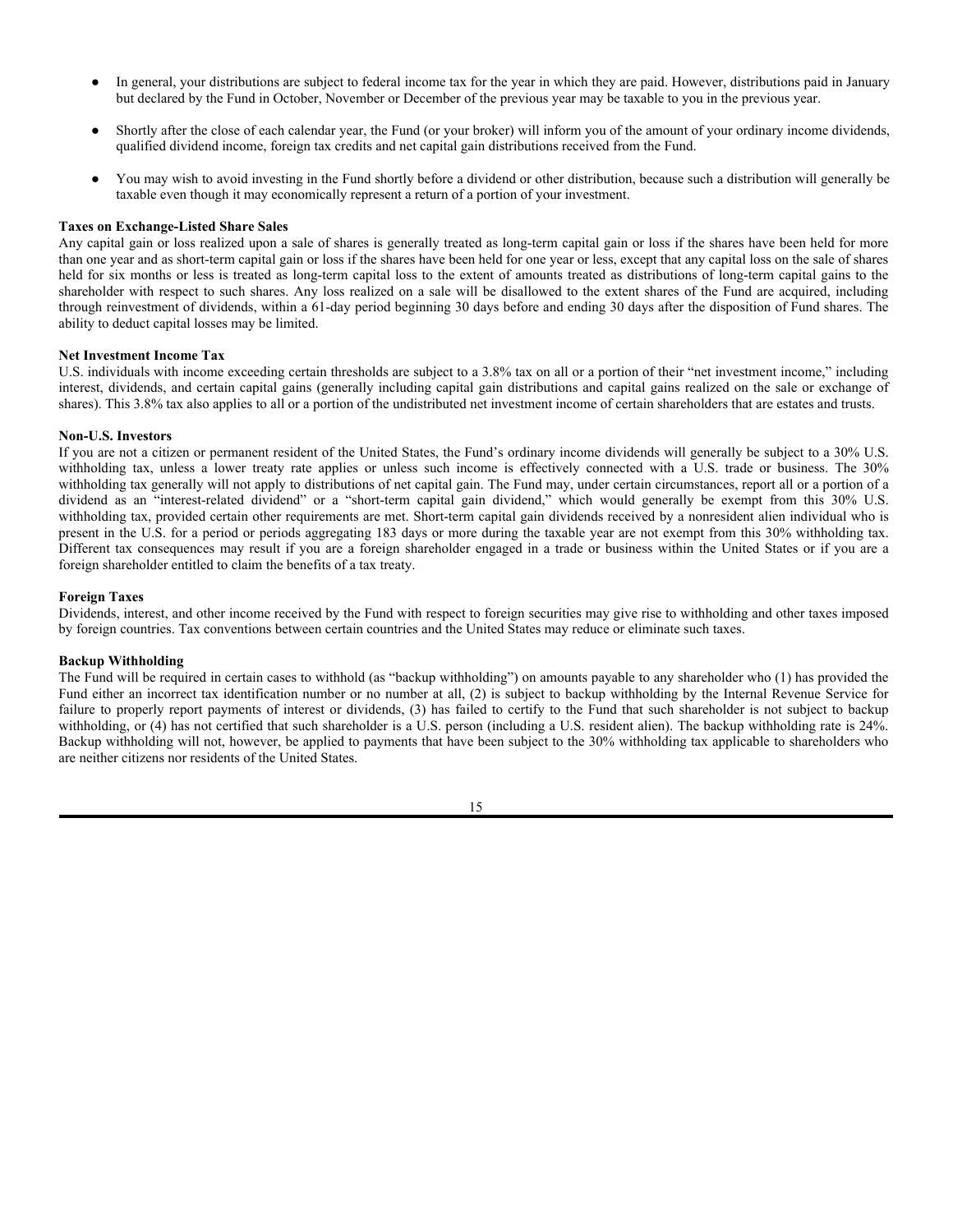### **Taxes on Creation and Redemption of Creation Units**

An authorized participant who purchases a Creation Unit by exchanging securities in-kind generally will recognize a gain or loss equal to the difference between (a) the sum of the market value of the Creation Units at the time and any net cash received, and (b) the sum of the purchaser's aggregate basis in the securities surrendered and any net cash paid for the Creation Units. An authorized participant who redeems Creation Units will generally recognize a gain or loss equal to the difference between (x) the sum of the redeemer's basis in the Creation Units and any net cash paid, and (y) the sum of the aggregate market value of the securities received and any net cash received. The Internal Revenue Service, however, may assert that a loss that is realized upon an exchange of securities for Creation Units may not be currently deducted under the rules governing "wash sales" by an authorized participant that does not mark-to-market its holdings or on the basis that there has been no significant change in economic position. Authorized participants should consult their own tax advisor with respect to whether wash sales rules apply and when a loss might be deductible.

The Fund has the right to reject an order for Creation Units if the purchaser (or a group of purchasers) would, upon obtaining the shares so ordered, own 80% or more of the outstanding shares of the Fund and if, pursuant to section 351 of the Internal Revenue Code, the Fund would have a basis in the deposit securities different from the market value of such securities on the date of deposit. The Fund also has the right to require information necessary to determine beneficial share ownership for purposes of the 80% determination. If the Fund does issue Creation Units to a purchaser (or a group of purchasers) that would, upon obtaining the Creation Units so ordered, own 80% or more of the outstanding shares of the Fund, the purchaser (or a group of purchasers) will not recognize gain or loss upon the exchange of securities for Creation Units.

Persons exchanging securities or non-U.S. currency for Creation Units should consult their own tax advisors with respect to the tax treatment of any creation or redemption transaction. If you purchase or redeem Creation Units, you will be sent a confirmation statement showing how many Fund shares you purchased or redeemed and at what price.

The Fund may include cash when paying the redemption price for Creation Units in addition to, or in place of, the delivery of a basket of securities. The Fund may be required to sell portfolio securities in order to obtain the cash needed to distribute redemption proceeds. This may cause the Fund to recognize investment income and/or capital gains or losses that it might not have recognized if it had completely satisfied the redemption inkind. As a result, the Fund may be less tax efficient if it includes such a cash payment than if the in-kind redemption process was used.

The foregoing discussion summarizes some of the consequences under current federal tax law of an investment in the Fund. It is not a substitute for personal tax advice. Consult your personal tax advisor about the potential tax consequences to you of an investment in the Fund under all tax laws applicable to you.

### **More information about taxes is in the SAI.**

### **FINANCIAL HIGHLIGHTS**

The financial highlights table is intended to help you understand the Fund's financial performance since the Fund commenced operations. Certain information reflects financial results for a single Fund share. The total returns in the table represent the rate that an investor would have earned or lost, on an investment in the Fund (assuming reinvestment of all dividends and distributions). This information has been derived from the financial statements audited by Tait, Weller & Baker LLP, an independent registered public accounting firm, whose report, along with the Fund's financial statements, are included in the Fund's Annual Report, which is available upon request.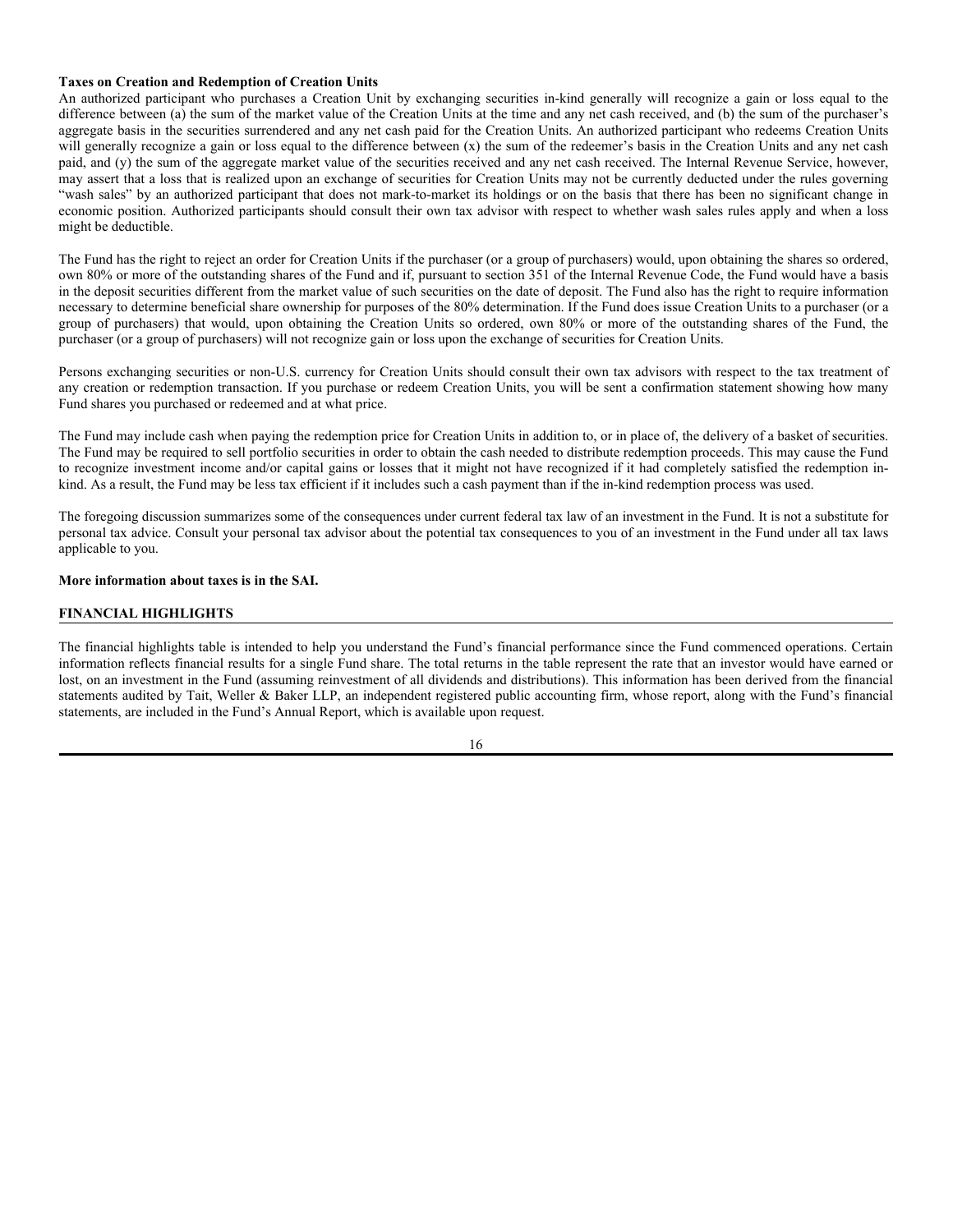|                                                                                           |    |          |              | <b>Years Ended June 30.</b> |             |               | For the<br>period<br>December 12,<br>$2017*$ to |
|-------------------------------------------------------------------------------------------|----|----------|--------------|-----------------------------|-------------|---------------|-------------------------------------------------|
| <b>AdvisorShares Vice ETF</b>                                                             |    | 2021     |              | 2020                        | 2019        |               | June 30, 2018                                   |
| <b>Selected Data for a Share of Capital Stock Outstanding</b>                             |    |          |              |                             |             |               |                                                 |
| Net Asset Value, Beginning of Year/Period                                                 | \$ | 22.81    | \$           | 25.11                       | \$<br>25.60 | \$            | 25.00                                           |
| <b>Investment Operations</b>                                                              |    |          |              |                             |             |               |                                                 |
| Net Investment Income <sup>(1)</sup>                                                      |    | 0.19     |              | 0.42                        | 0.45        |               | 0.23                                            |
| Net Realized and Unrealized Gain (Loss)                                                   |    | 13.44    |              | (2.10)                      | (0.57)      |               | 0.41                                            |
| Net Increase (Decrease) in Net Assets Resulting from Investment Operations <sup>(2)</sup> |    | 13.63    |              | (1.68)                      | (0.12)      |               | 0.64                                            |
| Distributions from Net Investment Income                                                  |    | (0.37)   |              | (0.62)                      | (0.37)      |               | (0.04)                                          |
| <b>Total Distributions</b>                                                                |    | (0.37)   |              | (0.62)                      | (0.37)      |               | (0.04)                                          |
| Net Asset Value, End of Year/Period                                                       | \$ | 36.07    | \$           | 22.81                       | \$<br>25.11 | \$            | 25.60                                           |
| Market Value, End of Year/Period                                                          |    | 36.06    |              | 22.80                       | \$<br>25.12 |               | 25.68                                           |
| <b>Total Return</b>                                                                       |    |          |              |                             |             |               |                                                 |
| Total Investment Return Based on Net Asset Value <sup>(3)</sup>                           |    | 59.98%   |              | $(6.91)\%$                  | $(0.22)\%$  |               | 2.58%                                           |
| Total Investment Return Based on Market <sup>(3)</sup>                                    |    | 60.05%   |              | $(6.99)\%$                  | $(0.50)\%$  |               | 2.89%                                           |
| <b>Ratios/Supplemental Data</b>                                                           |    |          |              |                             |             |               |                                                 |
| Net Assets, End of Year/Period (000's omitted)                                            | S. | 13,889   | $\mathbb{S}$ | 9,126                       | \$13,183    | $\mathcal{S}$ | 12,800                                          |
| Ratio to Average Net Assets of:                                                           |    |          |              |                             |             |               |                                                 |
| Expenses, net of expense waivers and reimbursements <sup>(4)</sup>                        |    | $0.99\%$ |              | $0.90\%$                    | 0.75%       |               | 0.75%                                           |
| Expenses, prior to expense waivers and reimbursements $(4)$                               |    | 1.71%    |              | 1.59%                       | 1.43%       |               | 2.18%                                           |
| Net Investment Income <sup>(4)</sup>                                                      |    | 0.63%    |              | 1.77%                       | 1.79%       |               | 1.64%                                           |
| Portfolio Turnover Rate <sup>(5)</sup>                                                    |    | 125%     |              | 41%                         | 76%         |               | 25%                                             |

\* Commencement of operations.<br>(1) Based on average shares outsta

Based on average shares outstanding.

(2) The amount shown for a share distribution throughout the period may not correlate with the Statement of Operations for the period due to the timing of sales and repurchases of Fund Shares in relation to income earned and/or fluctuating fair value of the investments of the Fund.

(3) Net asset value total investment return is calculated assuming an initial investment made at the net asset value at the beginning of the period, reinvestment of all dividends and distributions on ex-date, if any, at net asset value during the period, and redemption on the last day of the period. Periods less than one year are not annualized. Market value total return is calculated assuming an initial investment made at the market value at the beginning of the period, reinvestment of all dividends and distributions at market value during the period on pay date, and sale at the market value on the last day of the period.

(4) Ratios of periods of less than one year have been annualized. Excludes expenses incurred by the underlying investments in other funds.<br>(5) Portfolio turnover rate is not annualized and excludes the value of portfolio s

Portfolio turnover rate is not annualized and excludes the value of portfolio securities received or delivered as in-kind creations or redemptions of the Fund's capital shares.